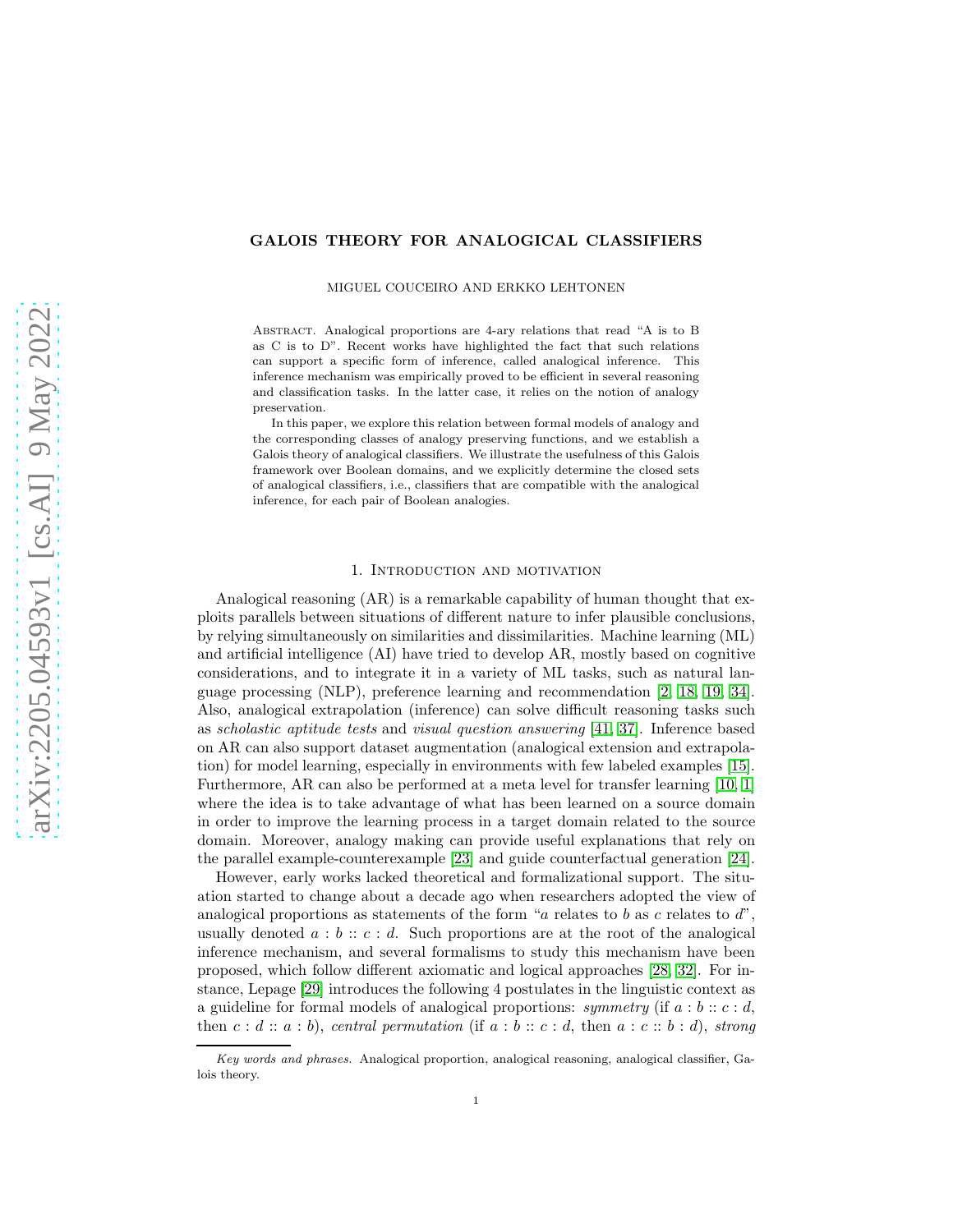inner reflexivity (if  $a : a : c : d$ , then  $d = c$ ), and strong reflexivity (if  $a : b : a : d$ , then  $d = b$ . Such postulates appear reasonable in the word domain, but they can be criticized in other application domains. For instance, in a setting where two distinct conceptual spaces are involved, as in *wine* : French :: beer : Belgian where two different spaces "drinks" and "nationality" are considered, the central permutation is not tolerable.

A key task associated with AR is analogy solving, i.e. finding or extrapolating, for a given triple  $a, b, c$  a value x such that  $a : b :: c : x$  is a valid analogy. In fact, this task can be seen as central in case-based reasoning (CBR) [\[40\]](#page-16-7). Given a set  $P$  of problems, a set  $S$  of solutions and a set  $CB$  of problem-solution tuples  $(x, y) \in \mathcal{P} \times \mathcal{S}$ , called *cases*, the CBR task consists in finding a solution  $y_t \in \mathcal{S}$ to a given target problem  $x_t \in \mathcal{P}$ . The CBR methodology splits this problem into several steps, the two most important being  $(1)$  *retrieval:* select k "relevant" source cases in the case-base CB according to some criteria related to the target problem; and (2) adaptation: reuse the k retrieved cases for proposing a solution to the target problem. The adaptation step obviously depends on the number of retrieved source cases. For  $k = 1$ , the desired solution  $y_t$  corresponds to the solution of the analogical equation  $x : y :: x^t : y^t$ . For higher values of k, different models of analogy on  $P$  and  $S$  could be taken into account. For instance, when  $k = 3$ , the retrieval task consists in finding a triple of cases  $(x^1, y^1)$ ,  $(x^2, y^2)$  and  $(x^3, y^3)$ , such that  $x^1 : x^2 :: x^3 : x^t$  is valid and such that  $y^1 : y^2 :: y^3 : y$  is solvable in y [\[30\]](#page-16-8). In this setting the desired  $y<sup>t</sup>$  would then be one of such solutions.

The latter idea was extended to analogy based classification [\[8\]](#page-15-7) where objects are viewed as attribute tuples (instances)  $\mathbf{x} = (x_1, \ldots, x_n)$ . Similarly, if **a**, **b**, **c** are in analogical proportion for most of their attributes, and class labels are known for a, b, c but unknown for d, then one may infer the label for d as a solution of an analogical proportion equation. All these applications rely on the same idea: if four instances  $\mathbf{a}, \mathbf{b}, \mathbf{c}, \mathbf{d}$  are in analogical proportion for most of the attributes describing them, then it may still be the case for the other attributes  $f(\mathbf{a}), f(\mathbf{b}), f(\mathbf{c}), f(\mathbf{d})$ (for some function f). This principle is called *analogical inference principle* (AIP).

Theoretically, it is quite challenging to find and characterize situations where AIP can be soundly applied. A first step toward explaining the analogical mechanism consists in characterizing the set of functions  $f$  for which AIP is sound (*i.e.*, no error occurs) no matter which triplets of examples are used. In case of Boolean attributes and for the model of proportional analogy, it was shown in [\[15\]](#page-15-3) that these so-called "analogy-preserving" (AP) functions coincide exactly with the set of affine Boolean functions. Moreover, it was also shown that, when the function is not affine, the prediction accuracy remains high if the function is close to being affine [\[16\]](#page-15-8). In fact, it was shown that if f is  $\varepsilon$ -approximately affine (i.e., f is at Hamming distance at most  $\varepsilon$  from the class of affine functions), then the f's average error rate is at most  $4\varepsilon$ . These results were recently extended in [\[17\]](#page-15-9) to nominal (finite) underlying sets when taking the *minimal model* of analogy, i.e., only patterns of the form  $x : x :: y : y$  and  $x : y :: x : y$ , in both the domain and codomain of classifiers.

Intuitively, this class will change when adopting different models of analogy. In this paper, we investigate the relation between formal models of analogy and the corresponding class of AP functions. In this paper we establish a formal correspondence between them describe a *Galois theory of analogical classifiers*. Moreover,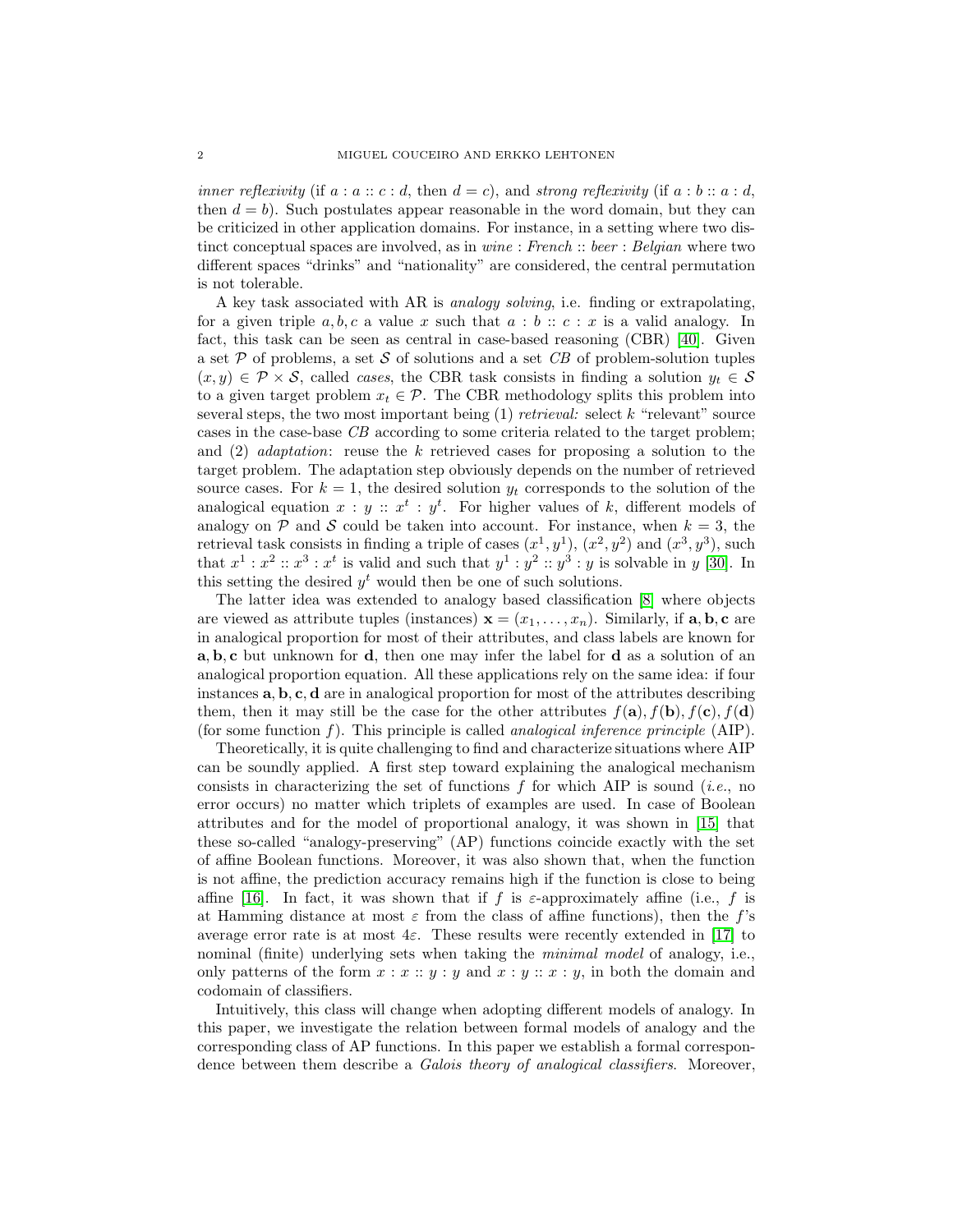we revisit Antić's analogical formalism in the Boolean case and, for each pair of formal models of analogy, we explicitly determine the corresponding closed sets of analogical classifiers.

### 2. Galois theories for functions

<span id="page-2-0"></span>Let  $A$  and  $B$  be nonempty sets. A *function of several arguments* from  $A$  to  $B$ is a mapping  $f: A^n \to B$  for some natural number n called the *arity* of f. Denote by  $\mathcal{F}_{AB}^{(n)}$  the set of all *n*-ary functions of several arguments from A to B, and let  $\mathcal{F}_{AB} := \bigcup_{n \in \mathbb{N}} \mathcal{F}_{AB}^{(n)}$ . In the case when  $A = B$  we speak of *operations* on A, and we use the notation  $\mathcal{O}_A^{(n)} := \mathcal{F}_{AA}^{(n)}$  and  $\mathcal{O}_A := \mathcal{F}_{AA}$ . For any set  $C \subseteq \mathcal{F}_{AB}$ , the *n*-ary part of C is  $C^{(n)} := C \cap \mathcal{F}_{AB}^{(n)}$ .

If  $f \in \mathcal{F}_{BC}^{(n)}$  and  $g_1, \ldots, g_n \in \mathcal{F}_{AB}^{(m)}$ , then the *composition*  $f(g_1, \ldots, g_n)$  belongs to  $\mathcal{F}_{AC}^{(m)}$  and is defined by the rule

$$
f(g_1,\ldots,g_n)(\mathbf{a}) := f(g_1(\mathbf{a}),\ldots,g_n(\mathbf{a}))
$$
 for all  $\mathbf{a} \in A^m$ .

The *i*-th *n*-ary projection  $pr_i^{(n)} \in \mathcal{O}_A^{(n)}$  is defined by  $pr_i^{(n)}(a_1,\ldots,a_n) := a_i$  for all  $a_1, \ldots, a_n \in A$ . We denote by  $\mathcal{J}_A$  the set of all projections on A.

The notion of functional composition can be extended to sets of functions as follows. Let  $C \subseteq \mathcal{F}_{BC}$  and  $K \subseteq \mathcal{F}_{AB}$ . The *composition* of C with K is the set

 $CK :=$ 

$$
\{h \in \mathcal{F}_{AC} \mid \exists m, n \in \mathbb{N}, f \in C^{(n)}, g_1, \dots, g_n \in K^{(m)}, h = f(g_1, \dots, g_n)\}.
$$

A *clone* on A is a set  $C \subseteq \mathcal{O}_A$  that is closed under composition and contains all projections, in symbols,  $CC \subseteq C$  and  $\mathcal{J}_A \subseteq C$ . For  $F \subseteq \mathcal{O}_A$ , we denote by  $\langle F \rangle$  the clone generated by  $F$ , i.e., the smallest clone on  $A$  containing  $F$ .

Let  $f \in \mathcal{F}_{AB}^{(n)}$  and  $g \in \mathcal{F}_{AB}^{(m)}$ . We say that f is a minor of g, and we write  $f \leq g$ , if  $f \in \{g\}\mathcal{J}_A$ , or, equivalently, there exists a  $\sigma \colon \{1, \ldots, m\} \to \{1, \ldots, n\}$  such that

$$
f(a_1,\ldots,a_n) = g(a_{\sigma(1)},\ldots,a_{\sigma(m)})
$$
 for all  $a_1,\ldots,a_n \in A$ .

The minor relation  $\leq$  is a quasi-order (a reflexive and transitive relation) on  $\mathcal{F}_{AB}$ . Downsets of  $(\mathcal{F}_{AB}, \leq)$  are called *minor-closed* classes or *minions*. Equivalently, a set  $C \subseteq \mathcal{F}_{AB}$  is a minion if  $C\mathcal{J}_A \subseteq C$ .

A set  $\mathcal{C} \subseteq \mathcal{F}_{AB}$  is m-locally closed if for all  $f \in \mathcal{F}_{AB}$  (say f is n-ary), it holds that  $f \in C$  whenever for every finite subset  $S \subseteq A^n$  of size at most m, there exists a  $g \in \mathcal{C}$  such that  $f|_{S} = g|_{S}$ . A set  $\mathcal{C}$  is said to be *locally closed* if it is m-locally closed for every positive integer m.

Subsets of  $A^m$  are called *m*-ary *relations* on A. Denote by  $\mathcal{R}_A^{(m)}$  the set of all m-ary relations on A, and let  $\mathcal{R}_A := \bigcup_{m \in \mathbb{N}} \mathcal{R}_A^{(m)}$ . Let  $f \in \mathcal{O}_A^{(n)}$  and  $R \in \mathcal{R}_A^{(m)}$ . We say that the function f preserves the relation R (or f is a polymorphism of R, or R is an *invariant* of f), and we write  $f \triangleright R$ , if for all  $\mathbf{a}_1, \ldots, \mathbf{a}_n \in R$ , we have  $f(\mathbf{a}_1,\ldots,\mathbf{a}_n)\in R$ . Here  $f(\mathbf{a}_1,\ldots,\mathbf{a}_n)$  means the componentwise application of f to the tuples, i.e., if  $\mathbf{a}_i = (a_{i1}, \ldots, a_{im})$  for  $i \in \{1, \ldots, n\}$ , then

$$
f(\mathbf{a}_1,\ldots,\mathbf{a}_n):=(f(a_{11},\ldots,a_{n1}),\ldots,f(a_{1m},\ldots,a_{nm})).
$$

The preservation relation ⊳ induces a Galois connection between the sets  $\mathcal{O}_A$  and  $\mathcal{R}_A$ of operations and relations on A. Its polarities are the maps Pol:  $\mathcal{P}(\mathcal{R}_A) \to \mathcal{P}(\mathcal{O}_A)$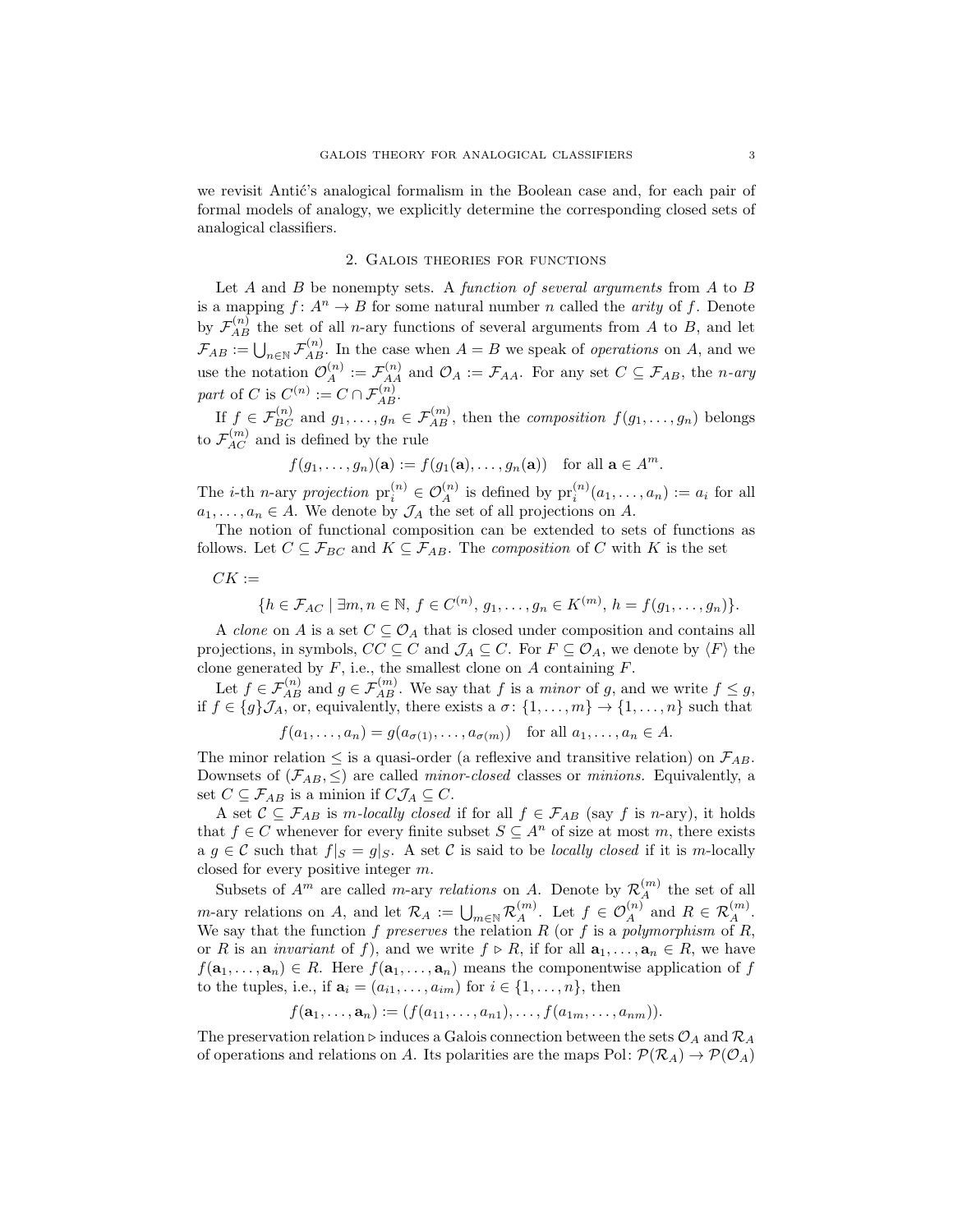and Inv:  $\mathcal{P}(\mathcal{O}_A) \to \mathcal{P}(\mathcal{R}_A)$  given by the following rules: for all  $\mathcal{R} \subseteq \mathcal{R}_A$  and  $\mathcal{F} \subseteq \mathcal{O}_A$ ,

$$
\text{Pol } \mathcal{R} := \{ f \in \mathcal{O}_A \mid \forall R \in \mathcal{R} \colon f \triangleright R \},
$$
  
\n
$$
\text{Inv } \mathcal{F} := \{ R \in \mathcal{R}_A \mid \forall f \in \mathcal{F} \colon f \triangleright R \}.
$$

Under this Galois connection, the closed sets of operations are precisely the locally closed clones. The closed sets of relations, known as relational clones, are precisely the locally closed sets of relations that contain the empty relation and the diagonal relations and are closed under formation of primitively positively definable relations. This was first shown for finite base sets by Bodnarchuk, Kaluzhnin, Kotov, Romov  $[6, 7]$  $[6, 7]$  and Geiger  $[21]$  and later extended for arbitrary sets by Szabó  $[43]$ and Pöschel [\[39\]](#page-16-10).

The preservation relation can be adapted for functions of several arguments from A to B; we now need to consider pairs of relations. Let

$$
\mathcal{R}_{AB}^{(m)}:=\mathcal{R}_A^{(m)}\times \mathcal{R}_B^{(m)}\quad \text{ and}\quad \mathcal{R}_{AB}:=\bigcup_{m\in \mathbb{N}}\mathcal{R}_{AB}^{(m)}
$$

be the set of all  $(m\text{-ary})$  relational constraints from A to B.

Let  $f \in \mathcal{F}_{AB}^{(n)}$  and  $(R, S) \in \mathcal{R}_{AB}^{(m)}$ . We say that f preserves  $(R, S)$  (or f is a polymorphism of  $(R, S)$ , or  $(R, S)$  is an invariant of f), and we write  $f \triangleright (R, S)$ , if for all  $\mathbf{a}_1, \ldots, \mathbf{a}_n \in R$ , we have  $f(\mathbf{a}_1, \ldots, \mathbf{a}_n) \in S$ . As before, the preservation relation ⊳ induces a Galois connection between the sets  $\mathcal{F}_{AB}$  and  $\mathcal{R}_{AB}$  of functions and relational constraints from A to B. Its polarities are the maps Pol:  $\mathcal{P}(\mathcal{R}_{AB}) \rightarrow$  $\mathcal{P}(\mathcal{F}_{AB})$  and Inv:  $\mathcal{P}(\mathcal{F}_{AB}) \to \mathcal{P}(\mathcal{R}_{AB})$  given by the following rules: for all  $\mathcal{Q} \subseteq$  $\mathcal{R}_{AB}$  and  $\mathcal{F} \subseteq \mathcal{F}_{AB}$ ,

$$
\text{Pol}\,\mathcal{Q} := \{ f \in \mathcal{F}_{AB} \mid \forall (R, S) \in \mathcal{Q} \colon f \triangleright (R, S) \},
$$

$$
\text{Inv}\,\mathcal{F} := \{ (R, S) \in \mathcal{R}_{AB} \mid \forall f \in \mathcal{F} \colon f \triangleright (R, S) \}.
$$

The sets Pol Q and Inv F are said to be *defined* by Q and F, respectively. Sets of functions of the form Pol Q for some  $Q \subseteq \mathcal{R}_{AB}$  and sets of relational constraints of the form Inv F for some  $\mathcal{F} \subseteq \mathcal{F}_{AB}$  are said to be *definable* by relational constraints and functions, respectively.

The closed sets of functions under this Galois connection were described for finite base sets by Pippenger [\[38\]](#page-16-11) and later for arbitrary sets by Couceiro and Foldes [\[13\]](#page-15-13). This result was refined by Couceiro [\[11\]](#page-15-14) for sets of functions definable by relations of restricted arity.

**Theorem 1** ([\[13,](#page-15-13) [11\]](#page-15-14)). Let A and B be arbitrary nonempty sets, and let  $C \subseteq \mathcal{F}_{AB}$ .

- (i)  $C$  is definable by constraints if and only if  $C$  is a locally closed minion.
- (ii)  $C$  is definable by constraints of arity  $m$  if and only if  $C$  is an m-locally closed minion.

The closed sets of relational constraints were described in terms of closure conditions that parallel those for relational clones.

The description of the dual objects of constraints on possibly infinite sets A and  $B$  was also provided in [\[13\]](#page-15-13) and inspired by those given by Geiger [\[21,](#page-15-12) [43,](#page-16-9) [39,](#page-16-10) [38\]](#page-16-11) and given in terms of positive primitive first-order relational definitions applied simultaneously on antecedents and consequents. Sets of constraints that are closed under such formation schemes are said to be closed under conjunctive minors.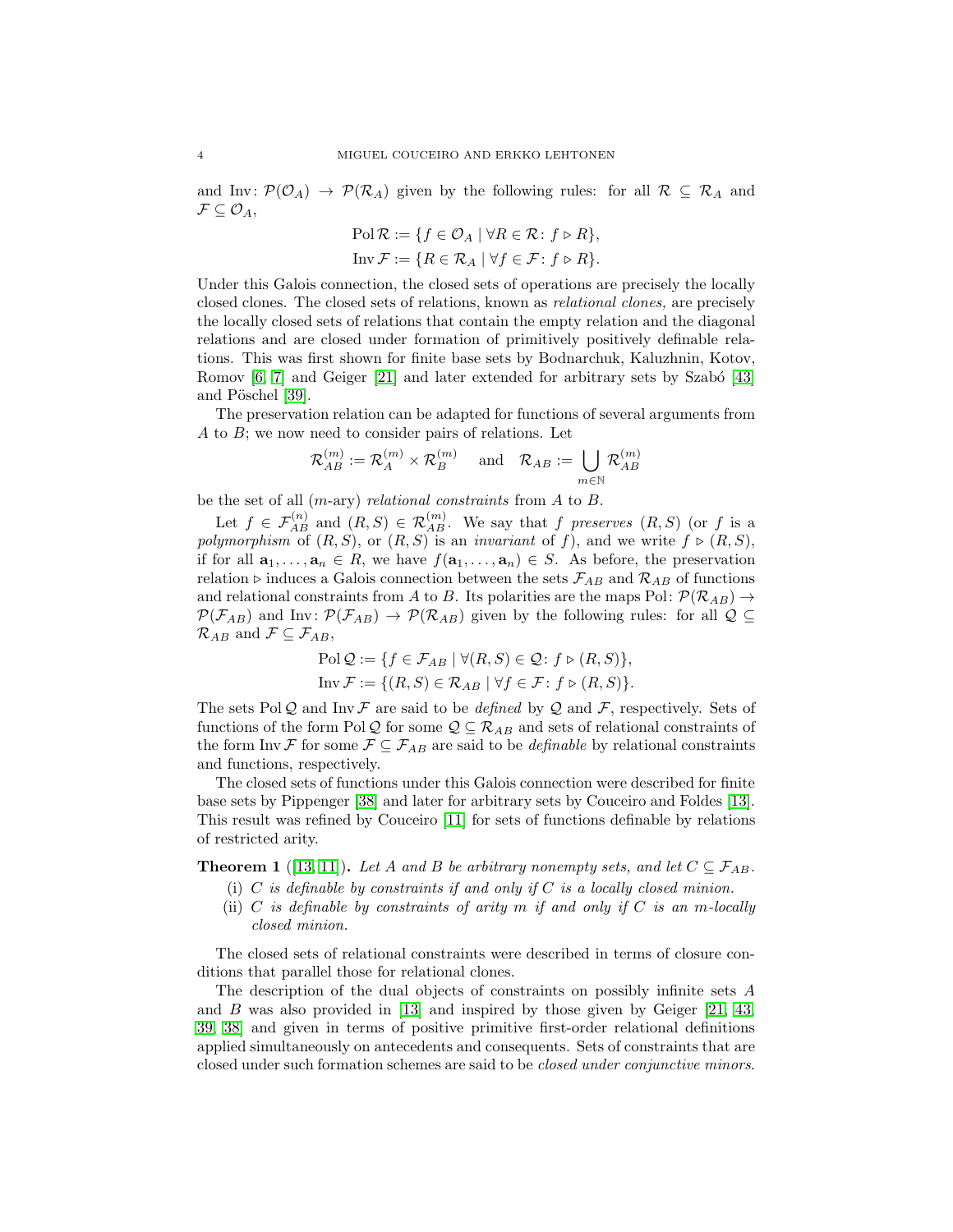Moreover, every function satisfies the empty  $(\emptyset, \emptyset)$  and the equality  $(=_A, =_B)$ constraints, and if a function f satisfies a constraint  $(R, S)$ , then f also satisfies its *relaxations*  $(R', S')$  such that  $R' \subseteq R$  and  $S' \supseteq S$ .

As for functions, in the infinite case, we also need to consider a "local closure" condition to describe the dual closed sets of relational constraints on A and B. A set  $Q$  of constraints on A and B is *n*-locally closed if it contains every relaxation of its members whose antecedent has size at most  $n$ , and it is *locally closed* if it is n-locally closed for every positive integer n.

**Theorem 2** ([\[13,](#page-15-13) [11\]](#page-15-14)). For arbitrary nonempty sets A and B, and let  $Q \subseteq \mathcal{R}_{AB}$ be a set of relational constraints on A and B.

- (i) Q is definable by some set  $C \subseteq \mathcal{F}_{AB}$  if and only if it is locally closed, contains the binary equality and the empty constraints, and it is closed under relaxations and conjunctive minors.
- (ii) Q is definable by some set  $\mathcal{C} \subseteq \mathcal{F}_{AB}^{(n)}$  of n-ary functions if and only it is nlocally closed, contains the binary equality and the empty constraints, and it is closed under relaxations and conjunctive minors.

Let  $K \subseteq \mathcal{F}_{AB}$  and let  $C_1$  and  $C_2$  be clones on A and B. We say that K is stable under right composition with  $C_1$  if  $KC_1 \subseteq K$ , and we say that K is stable under left composition with  $C_2$  if  $C_2K \subseteq K$ . We say that K is  $(C_1, C_2)$ -stable or a  $(C_1, C_2)$ -clonoid, if  $KC_1 \subseteq K$  and  $C_2K \subseteq K$ .

Motivated by earlier results on linear definability of equational classes of Boolean functions [\[12\]](#page-15-15) which were described in terms of stability under compositions with the clone of constant preserving affine functions, Couceiro and Foldes [\[14\]](#page-15-16) introduced a Galois framework for describing sets of functions  $\mathcal{F} \subseteq \mathcal{F}_{AB}$  stable under right and left compositions with clones  $C_1$  on A and  $C_2$  on B, respectively.

For that they restricted the defining dual objects to relational constraints  $(R, S)$ where R and S invariant under  $C_1$  and  $C_2$ , respectively, i.e.,  $R \in \text{Inv } C_1$  and  $S \in \text{Inv } C_2$ . These were referred to as  $(C_1, C_2)$ -constraints. We denote by  $\mathcal{R}_{AB}^{(C_1, C_2)}$ the set of all  $(C_1, C_2)$ -constraints.

<span id="page-4-0"></span>**Theorem 3** ([\[14\]](#page-15-16)). Let A and B be arbitrary nonempty sets, and let  $C_1$  and  $C_2$ clones on A and B, respectively. A set  $C \subseteq \mathcal{F}_{AB}$  is definable by some set of  $(C_1, C_2)$ -constraints if and only if C is locally closed and stable under right and left composition with  $C_1$  and  $C_2$ , respectively, i.e., it is a locally closed  $(C_1, C_2)$ -clonoid.

Dually, a set Q of  $(C_1, C_2)$ -constraints is definable by a set  $\mathcal{C} \subseteq \mathcal{F}_{AB}$  if  $\mathcal{Q} =$ Inv  $\mathcal{C}\cap \mathcal{R}_{AB}^{(C_1,C_2)}.$ 

To describe the dual closed sets of  $(C_1, C_2)$ -constraints, Couceiro et al. [\[14\]](#page-15-16) observed that conjunctive minors of  $(C_1, C_2)$ -constraints are themselves  $(C_1, C_2)$ constraints. However, this is not the case for relaxations. They thus proposed the following variants of local closure and of constraint relaxations.

A set  $\mathcal{Q}_0$  of  $(C_1, C_2)$ -constraints is said to be  $(C_1, C_2)$ -locally closed if the set  $\mathcal Q$  of all relaxations of the various constraints in  $\mathcal Q_0$  is locally closed. A relaxation  $(R_0, S_0)$  of a relational constraint  $(R, S)$  is said to be a  $(C_1, C_2)$ -relaxation if  $(R_0, S_0)$ is a  $(C_1, C_2)$ -constraint.

<span id="page-4-1"></span>**Theorem 4** ([\[14\]](#page-15-16)). Let A and B be arbitrary nonempty sets, and let  $C_1$  and  $C_2$ clones on A and B, respectively. A set Q of  $(C_1, C_2)$ -constraints is definable by some set  $\mathcal{C} \subseteq \mathcal{F}_{AB}$  if and only if it is  $(C_1, C_2)$ -locally closed and contains the binary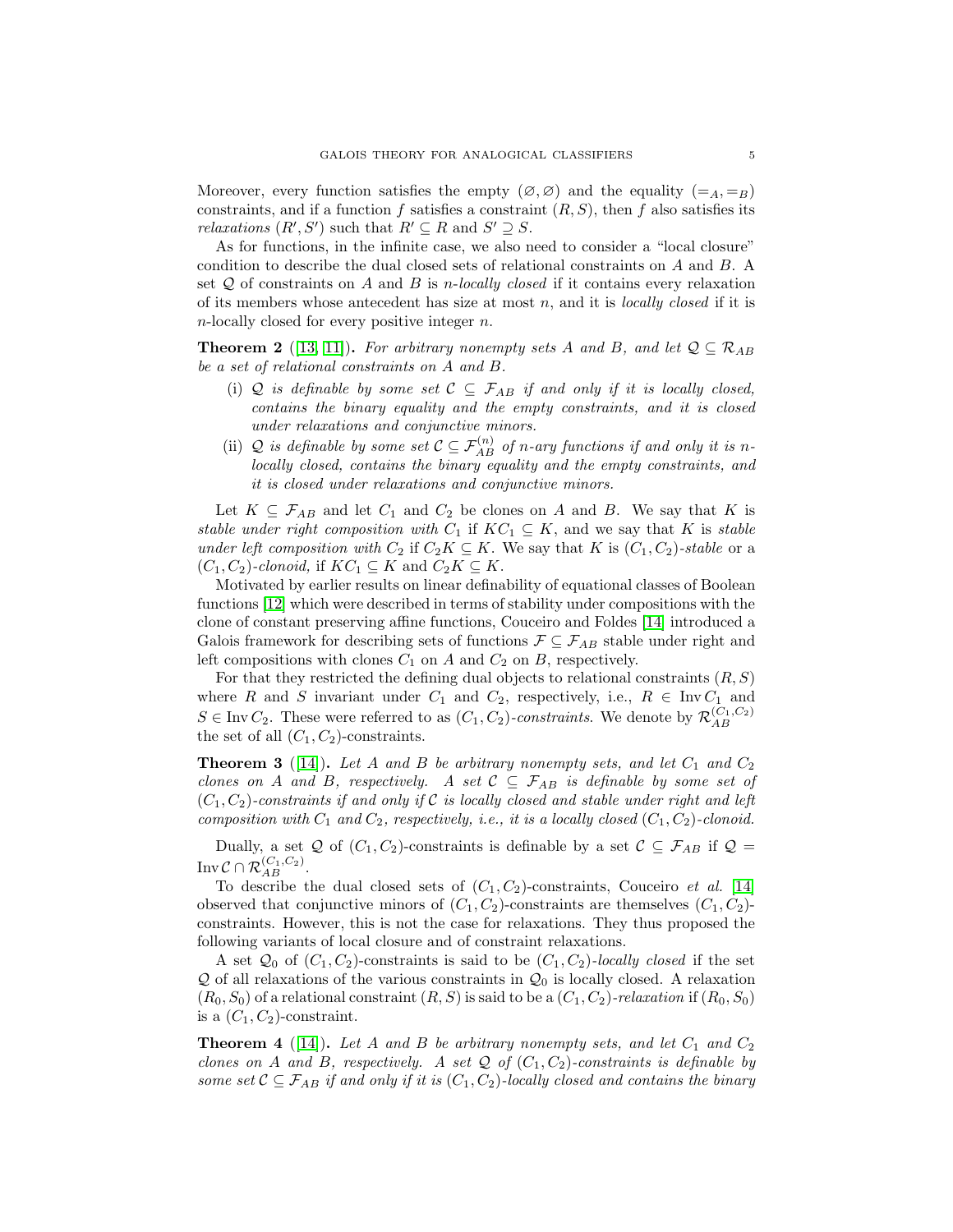equality constraint, the empty constraint, and it is closed under  $(C_1, C_2)$ -relaxations and conjunctive minors.

In this paper, we will focus on relational constraints whose antecedent and consequent are derived from analogies, and that we will refer to as *analogical constraints*. We will denote the set of all analogical constraints from A to B by  $A_{AB}$ .

#### 3. Formal models of analogy

In this section we briefly survey different axiomatic settings to formally define analogies and different approaches to address the two main problems dealing with AR, namely, analogy making and solving.

Multiple attempts have been made to formalize and manipulate analogies, starting as early as De Saussure's work in 1916 but there is not a consensual view on the topic. Many works rely on the common view of analogy as a geometric proportion  $(a \times d = b \times c)$  or as an arithmetic proportion  $(b-a = d-c)$ , which can be thought of as a parallelogram rule in a vector space. This view led to an axiomatic approach [\[28\]](#page-16-4) in which analogies are quaternary relations satisfying 3 postulates: reflexivity, symmetry, and central permutation. These postulates imply many other properties: identity  $(a : a :: b : b)$ , internal reversal (if  $a : b :: c : d$ , then  $b : a :: d : c$ ), extreme permutation (if  $a:b::c:d$ , then  $d:b::c:a$ ), etc.

Another frequently accepted postulate is uniqueness stating that if there exists d such that  $a:b:: c:d$ , then d is unique. As argued in [\[31\]](#page-16-12), the latter postulate is debatable and the authors illustrate it through linguistic examples,  $e.g.,$  wine: French :: beer : x as Belgian, Czech and German seem reasonable. This is further illustrated in [\[3\]](#page-15-17) through arithmetic examples. Take, for instance,  $20:4::30::x$ that has a clear solution  $x = 6$ . However,  $x = 9$  is another solution since  $(10 \cdot 2)$ :  $2^2$ :  $(10 \cdot 3)$ :  $3^2$ . Independently, it has also been observed that uniqueness and central permutation are not compatible in simple analogy models in non-Euclidean domains [\[36\]](#page-16-13).

The framework [\[3\]](#page-15-17) assumes that pairs  $(a, b)$  and  $(c, d)$  are interpreted over two, possibly different, algebras  $\mathbb{A} = (A, F)$  and  $\mathbb{B} = (B, F)$  with the same functional signature L, and called respectively the *source* and *target domains*. Analogies are then modeled by common rewriting transformations called justifications of the form  $s \to t$ , where both s and t are L-terms in such a way that  $a = s^{\mathbb{A}}(e_1)$  and  $b = t^{\mathbb{A}}(e_1)$ , for some  $\mathbf{e}_1 \in \mathbb{A}^{|\mathbf{x}|}$ , and  $c = s^{\mathbb{B}}(\mathbf{e}_2)$  and  $d = t^{\mathbb{B}}(\mathbf{e}_2)$ , for some  $\mathbf{e}_2 \in \mathbb{B}^{|\mathbf{x}|}$ . A quadruple  $(a, b, c, d) \in A^2 \times B^2$  is then said to be an *analogical proportion*, denoted  $a : b :: c : d$ , if there are no  $a', b' \in A$  and  $c', d' \in B$  such that

- (1) the set of justifications of  $(a, b, c, d')$  strictly contains that of  $(a, b, c, d)$ ,
- (2) the set of justifications of  $(b, a, d, c')$  strictly contains that of  $(b, a, d, c)$ ,
- (3) the set of justifications of  $(c, d, a, b')$  strictly contains that of  $(c, d, a, b)$ ,
- (4) the set of justifications of  $(d, c, b, a')$  strictly contains that of  $(d, c, b, a)$ .

Given A and B, the relation comprising all analogical proportions will be referred to as a formal model of analogy or, simply, as an analogy. Note that every analogy fulfills internal reversal and extreme permutation.

This framework accommodates many formal models of analogies, including the *factorial* view of  $|42|$  and the *functional* view of  $|5, 35|$ , except that it is not bound by the central permutation postulate. Such a framework is close to Gentner's symbolic model of analogical reasoning [\[22\]](#page-15-19) based on structure mapping theory and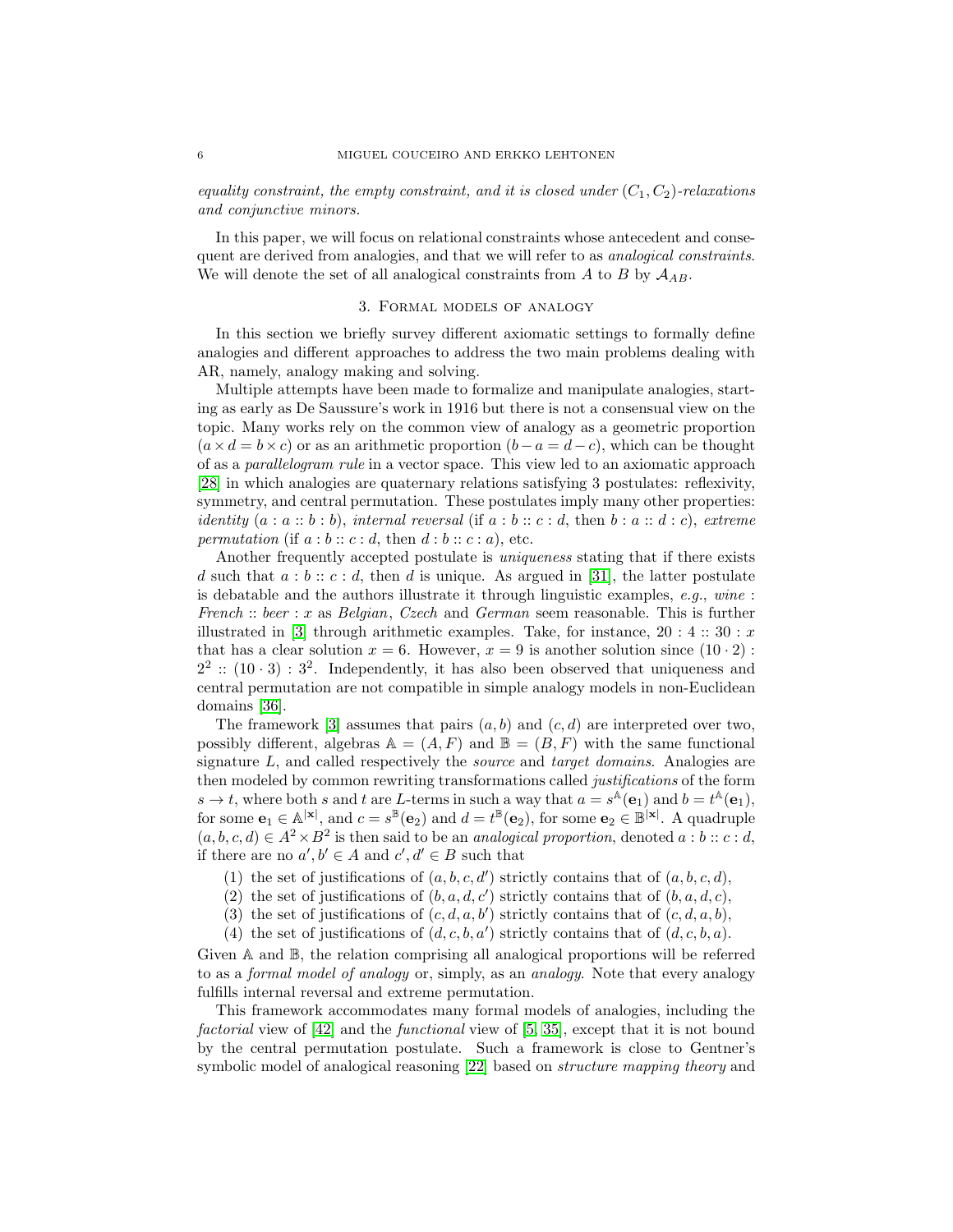first implemented in [\[20\]](#page-15-20). Both share the view that analogies are compatible with structure preserving maps. However, the latter prefers knowledge connected facts to isolated ones, and the former fails to satisfactorily account for analogies over different conceptual spaces as in wine : French :: beer : Belgian.

In this paper, we will focus on the case where the source and target domains coincide (i.e.,  $\mathbb{B} = \mathbb{A}$ ), and we will denote the set of all analogies (on A) by  $\mathcal{A}_A$ , and we may omit the subscript  $A$  when it is clear from the context. For an analogy  $R \in \mathcal{A}_A$  we will adopt the more specific notation  $R(a, b, c, d)$  instead of the usual notation  $a:b::c:d$ , since we will be dealing simultaneously with multiple models of analogy.

<span id="page-6-0"></span>**Example 5.** Antic  $[4]$  has identified the following 5 relations as the formal models of analogies on the two-element set  $\{0, 1\}$ . Klein's [\[25\]](#page-16-16) definition of Boolean proportion corresponds to  $R_5$ , while Miclet and Prade's [\[33\]](#page-16-17) definition corresponds to  $R_4$ . Here and later, we represent a relation as a matrix whose columns are precisely the tuples belonging to the relation.

$$
R_1 := \begin{pmatrix} 0 & 1 & 0 & 1 & 1 & 0 & 1 & 0 & 0 & 1 & 0 & 1 \\ 0 & 0 & 1 & 1 & 0 & 1 & 0 & 1 & 0 & 0 & 0 & 1 & 1 \\ 0 & 0 & 0 & 0 & 1 & 1 & 0 & 0 & 1 & 1 & 1 & 1 \\ 0 & 0 & 0 & 0 & 0 & 0 & 1 & 1 & 1 & 1 & 1 & 1 \end{pmatrix}
$$
  
\n
$$
R_2 := \begin{pmatrix} 0 & 1 & 0 & 1 & 1 & 0 & 0 & 1 \\ 0 & 0 & 1 & 1 & 0 & 1 & 0 & 1 \\ 0 & 0 & 0 & 0 & 1 & 0 & 1 & 1 \\ 0 & 0 & 0 & 0 & 0 & 1 & 1 & 1 \end{pmatrix}
$$
  
\n
$$
R_3 := \begin{pmatrix} 0 & 1 & 1 & 0 & 0 & 1 & 0 & 1 \\ 0 & 1 & 0 & 1 & 0 & 0 & 1 & 1 \\ 0 & 0 & 1 & 0 & 1 & 1 & 1 & 1 \\ 0 & 0 & 0 & 1 & 1 & 1 & 1 & 1 \end{pmatrix}
$$
  
\n
$$
R_4 := \begin{pmatrix} 0 & 1 & 1 & 0 & 0 & 1 \\ 0 & 1 & 0 & 1 & 0 & 1 \\ 0 & 0 & 1 & 0 & 1 & 1 \\ 0 & 0 & 0 & 1 & 1 & 1 \end{pmatrix}
$$
  
\n
$$
R_5 := \begin{pmatrix} 0 & 1 & 1 & 0 & 1 & 0 & 0 & 1 \\ 0 & 1 & 0 & 1 & 0 & 1 & 0 & 1 \\ 0 & 0 & 1 & 1 & 0 & 0 & 1 & 1 \\ 0 & 0 & 0 & 0 & 1 & 1 & 1 & 1 \end{pmatrix}
$$

#### 4. Galois theory for analogical classifiers

<span id="page-6-1"></span>As mentioned in the Introduction, analogical inference yields competitive results in classification and recommendation tasks. However, the justification of why and when a classifier is compatible with the analogical inference principle (AIP) remained rather obscure until the work of Couceiro *et al.* [\[15\]](#page-15-3). In this paper the authors considered the minimal Boolean analogy model (see  $R_4$  in Example [5\)](#page-6-0) and addressed the problem of determining those Boolean classifiers for which the AIP always holds, that is, for which there are no classification errors. Surprisingly, they showed that they correspond to "analogy preserving" (see Definition [6](#page-7-0) below) and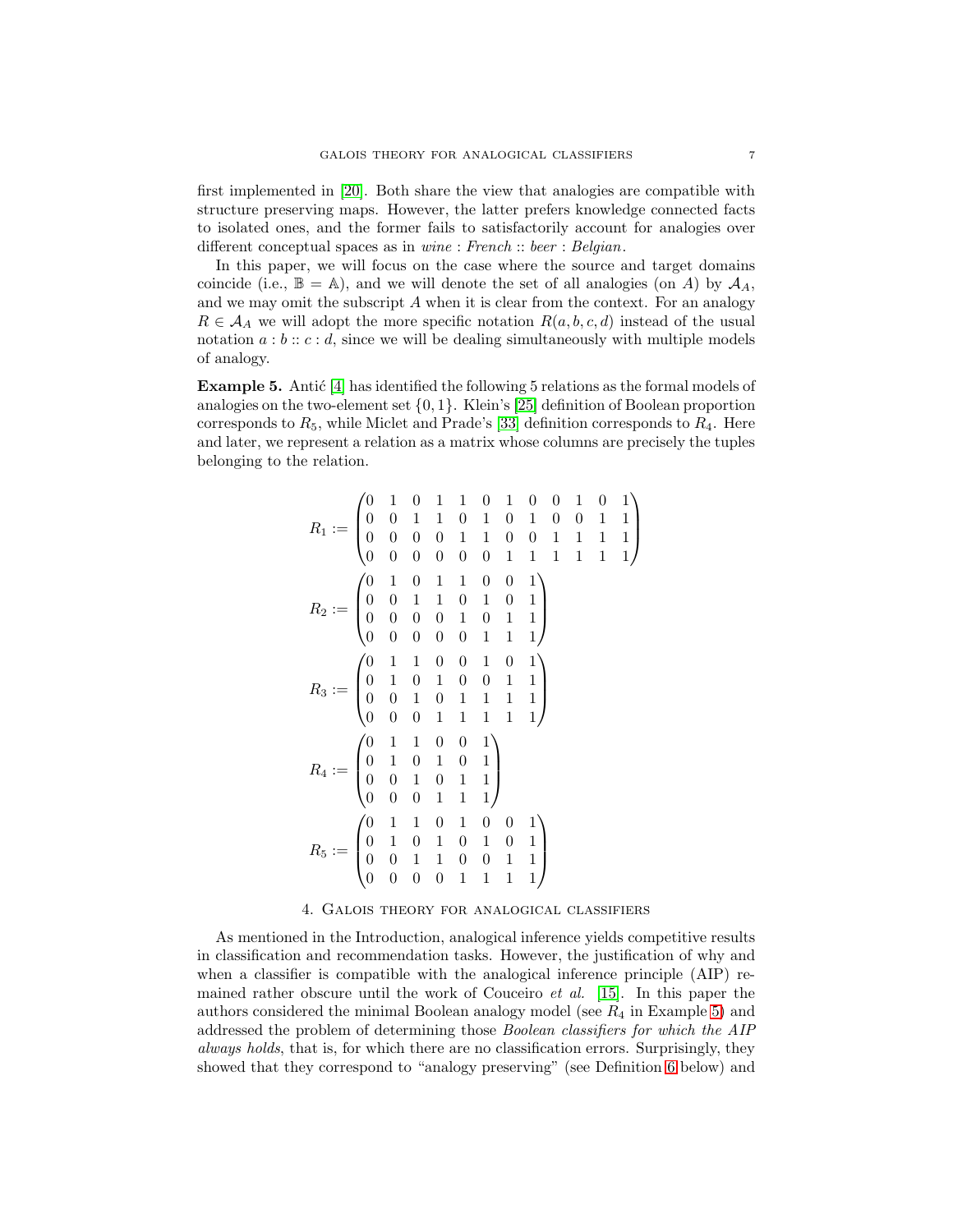that they constitute the clone of affine functions. This result was later generalized to binary classification tasks on nominal (finite) domains in [\[17\]](#page-15-9) where the authors considered the more stringent notion of "hard analogy preservation". By taking the same minimal analogy model made only of analogical proportions of the form  $a : a :: b : b$  and  $a : b :: a : b$  on both the domain and the label set, the authors showed that in this case the sets of hard analogy preserving functions constitute Burle's clones [\[9\]](#page-15-22).

These preliminary results ask for a better understanding of these analogical classifiers, and in this paper we seek a general theory of analogical classifiers that is not dependent on the underlying sets nor on particular models of analogy. More precisely, we generalize the existing literature by establishing a Galois theory of analogical classifiers which we then use to explicitly describe the sets of Boolean analogical classifiers with respect to the pairs  $(R, S)$  of the known Boolean models R and S of analogy. We first recall the notion of analogy preservation and establish some useful results that allow us to use the universal algebraic toolbox.

<span id="page-7-0"></span>**Definition 6.** Let A and B be sets, and let R and S be analogical proportions defined on the two sets, respectively. A function  $f: A^n \to B$  is analogy-preserving (AP for short) relative to  $(R, S)$  if for all  $\mathbf{a}, \mathbf{b}, \mathbf{c}, \mathbf{d} \in A^n$ , the following implication holds:

 $(R(\mathbf{a}, \mathbf{b}, \mathbf{c}, \mathbf{d})$  and  $S\text{-solv}(f(\mathbf{a}), f(\mathbf{b}), f(\mathbf{c})) \implies S(f(\mathbf{a}), f(\mathbf{b}), f(\mathbf{c}), f(\mathbf{d})),$ 

where  $R(\mathbf{a}, \mathbf{b}, \mathbf{c}, \mathbf{d})$  is a shorthand for  $(a_i, b_i, c_i, d_i) \in R$  for all  $i \in \{1, ..., n\}$  and S-solv $(f(\mathbf{a}), f(\mathbf{b}), f(\mathbf{c}))$  means that there is an  $x \in B$  with  $S(f(\mathbf{a}), f(\mathbf{b}), f(\mathbf{c}), x)$ . Denote by  $\mathsf{AP}(R,S)$  the set of all analogy-preserving functions relative to  $(R, S)$ .

This relation between functions and formal models of analogy gives rise to a Galois connection whose closed sets of functions correspond exactly to the classes of analogical classifiers that we now describe.

We start by stating and proving some useful results.

<span id="page-7-1"></span>**Proposition 7.** Let R and S be analogical proportions defined on sets A and B, respectively. Then  $AP(R, S) = Pol(R, S')$ , where

<span id="page-7-3"></span>(1) 
$$
S' := S \cup \{ (a, b, c, d) \in B^4 \mid \nexists x \in B : (a, b, c, x) \in S \}.
$$

Proof. The condition of Definition [6](#page-7-0) can be written equivalently as follows: for all  $a_1, \ldots, a_n \in R$ ,  $f(a_1, \ldots, a_n) \in S'$ . This is exactly what it means that f preserves  $(R, S')$ . Therefore,  $AP(R, S) = Pol(R, S')$ ).  $\qquad \qquad \Box$ 

<span id="page-7-2"></span>Example 8. In continuation to Example [5,](#page-6-0) the derived relations as in Proposition [7](#page-7-1) corresponding to Antić's analogical proportions on  $\{0, 1\}$  are the following:

$$
R'_1 = R_1, \quad R'_2 = R_2 \cup \begin{pmatrix} 0 & 0 \\ 1 & 1 \\ 1 & 1 \\ 0 & 1 \end{pmatrix}, \quad R'_3 = R_3 \cup \begin{pmatrix} 1 & 1 \\ 0 & 0 \\ 0 & 0 \\ 0 & 1 \end{pmatrix},
$$

$$
R'_4 = R_4 \cup \begin{pmatrix} 0 & 0 & 1 & 1 \\ 1 & 1 & 0 & 0 \\ 1 & 1 & 0 & 0 \\ 0 & 1 & 0 & 1 \end{pmatrix}, \quad R'_5 = R_5.
$$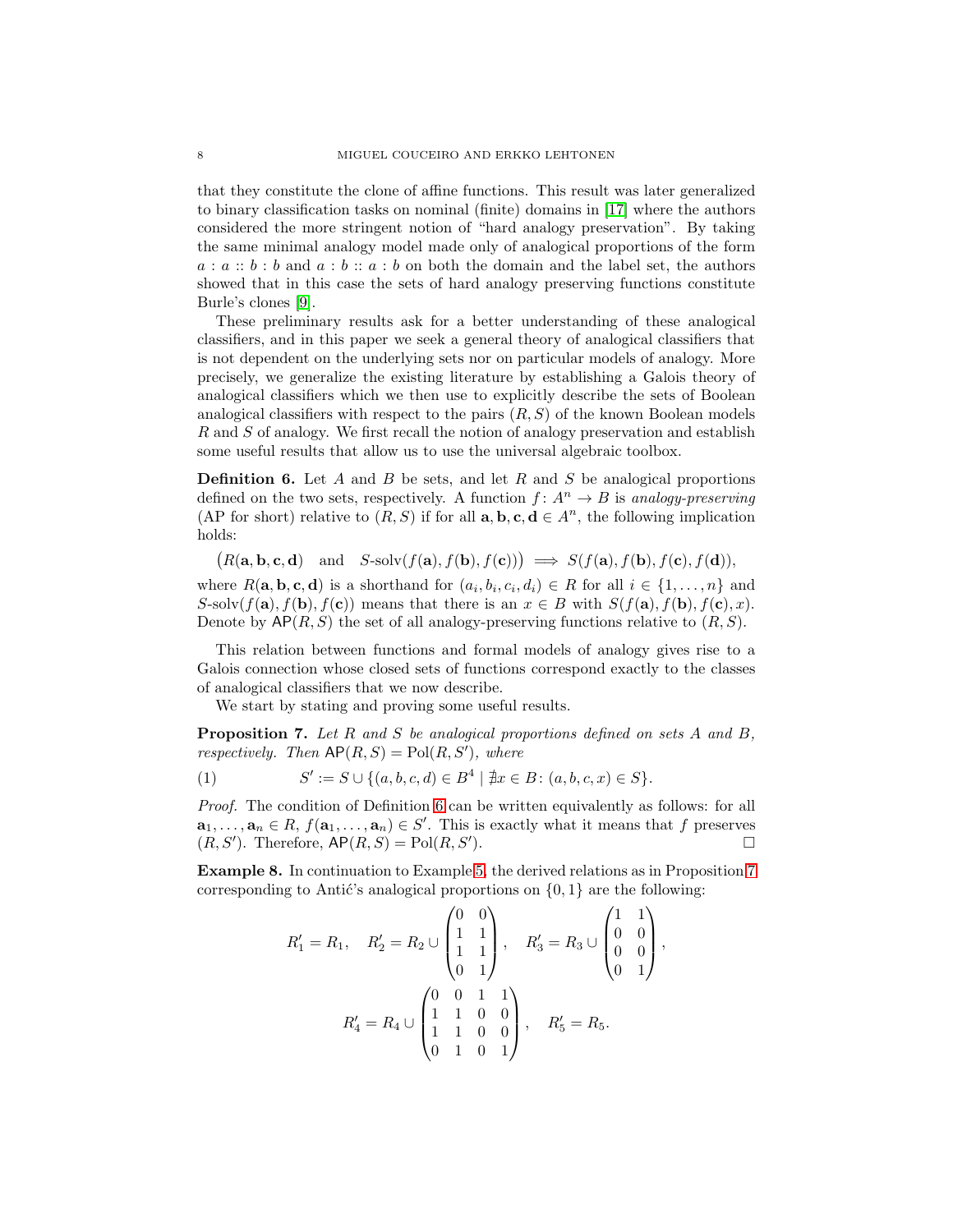To fully describe the sets of the form  $Pol(R, S')$  we need to introduce some variants of the closure conditions discussed in Section [2](#page-2-0)

Let R be set of m-ary relations on A. An  $m \times n$  matrix D whose columns belong to a relation  $R \in \mathcal{R}$ , is called an  $\mathcal{R}\text{-}locality$ . Let  $\mathcal{Q} \subseteq \mathcal{R}_{AB}$ , and let  $\mathcal{Q}_1 := \{R \in$  $\mathcal{R}_A \mid \exists S \in \mathcal{R}_B$  such that  $(R, S) \in \mathcal{Q}$ . A set  $\mathcal{C} \subseteq \mathcal{F}_{AB}$  is  $Q$ -locally closed if for all  $f \in \mathcal{F}_{AB}$  (say f is n-ary), it holds that  $f \in C$  whenever for every  $\mathcal{Q}_1$ -locality D, either

- (1) there exists a  $g \in \mathcal{C}$  such that  $fD = gD$ , or
- (2) for any relation R in  $\mathcal{Q}_1$  such that  $D \preceq R$  and for any

$$
T \in \{ S \in \mathcal{R}_B \mid (R, S) \in \mathcal{Q}, \mathcal{C}R \subseteq S \}
$$

we have that  $fR \subseteq T$ .

Let  $\mathcal{A}'_B := \{ S' \mid S \in \mathcal{A}_B \}$ , and let  $\mathcal{A}_{AB} := \mathcal{A}_A \times \mathcal{A}'_B$ . We refer to the elements of  $A_{AB}$  as analogical constraints from A to B. The set of analogical constraints that are  $(C_1, C_2)$ -constraints will be denoted by

$$
\mathcal{A}_{AB}^{(C_1,C_2)} := \mathcal{A}_{AB} \cap \mathcal{R}_{AB}^{(C_1,C_2)}.
$$

A set C is said to be  $(C_1, C_2)$ -analogically locally closed if it is  $\mathcal{A}_{AB}^{(C_1, C_2)}$ -locally closed. Note that  $A_{AB} = A_{AB}^{(\mathcal{J}_A, \mathcal{J}_B)}$ , and in this case we simply say that C is analogically locally closed.

**Theorem 9.** Let A and B be arbitrary nonempty sets, and let  $C_1$  and  $C_2$  be clones on A and B, respectively.

- (1) A set  $C \subseteq \mathcal{F}_{AB}$  is definable by analogical  $(C_1, C_2)$ -constraints if and only if it is a  $(C_1, C_2)$ -analogically locally closed  $(C_1, C_2)$ -clonoid.
- (2) A set  $\mathcal{C} \subseteq \mathcal{F}_{AB}$  is definable by analogical constraints if and only if it is an analogically locally closed minion.

Proof. Note that the second statement is a particular case of the first: just take  $C_1$  and  $C_2$  to be the clones of projections on A and B, respectively. We will thus prove the first statement.

To prove that the conditions are necessary, observe that C is a  $(C_1, C_2)$ -clonoid by Theorem [3.](#page-4-0) It thus remains to show that it is  $(C_1, C_2)$ -analogically locally closed. Let  $f \notin \mathcal{C}$ , say of arity n. Hence, there is an analogical  $(C_1, C_2)$ -constraint  $(R, S) \in \mathcal{A}_{AB}^{(C_1, C_2)}$  that is satisfied by every function in  $g \in \mathcal{C}$ , but not by f. Let  $a_1, \ldots, a_n \in R$  such that  $f(a_1, \ldots, a_n) \notin S$ . Consider the  $(\mathcal{A}_{AB}^{(C_1, C_2)})_1$ -locality  $D = (\mathbf{a}_1, \dots, \mathbf{a}_n)$ . As every  $g \in \mathcal{C}^{(n)}$  satisfies the constraint  $(R, S)$ , we have that  $fD \neq gD$ . Also,  $D \preceq R \in (\mathcal{A}_{AB}^{(C_1, C_2)})_1$  and it is clear that  $S \in \{S_0 \in \mathcal{R}_B \mid (R, S_0) \in$  $\mathcal{A}_{AB}^{(C_1,C_2)}$ ,  $CR \subseteq S_0$ , and we have  $fR \nsubseteq S$  since  $fD \notin S$ .

To prove that the conditions are sufficient, we follow a similar strategy to that in [\[14\]](#page-15-16) and show that for every n-ary  $f \notin \mathcal{C}$ , there is an analogical  $(C_1, C_2)$ -constraint  $(R, S) \in \mathcal{A}_{AB}^{(C_1, C_2)}$  that is satisfied by every function  $g \in \mathcal{C}$ , but not by f. The set of such analogical  $(C_1, C_2)$ -constraints will then define C.

So suppose that  $f \notin \mathcal{C}$ . Since  $\mathcal{C}$  is  $(C_1, C_2)$ -analogically locally closed, there is a  $(\mathcal{A}_{AB}^{(C_1,C_2)})_1$ -locality D such that  $fD \neq gD$ , for every n-ary  $g \in \mathcal{C}$ , and there exist  $R \in (\mathcal{A}_{AB}^{(C_1,C_2)})_1$  with  $D \preceq R$ , and  $S \in \{S_0 \in \mathcal{R}_B \mid (R,S_0) \in \mathcal{A}_{AB}^{(C_1,C_2)}, CR \subseteq S_0\}$ such that  $fR \notin S$ .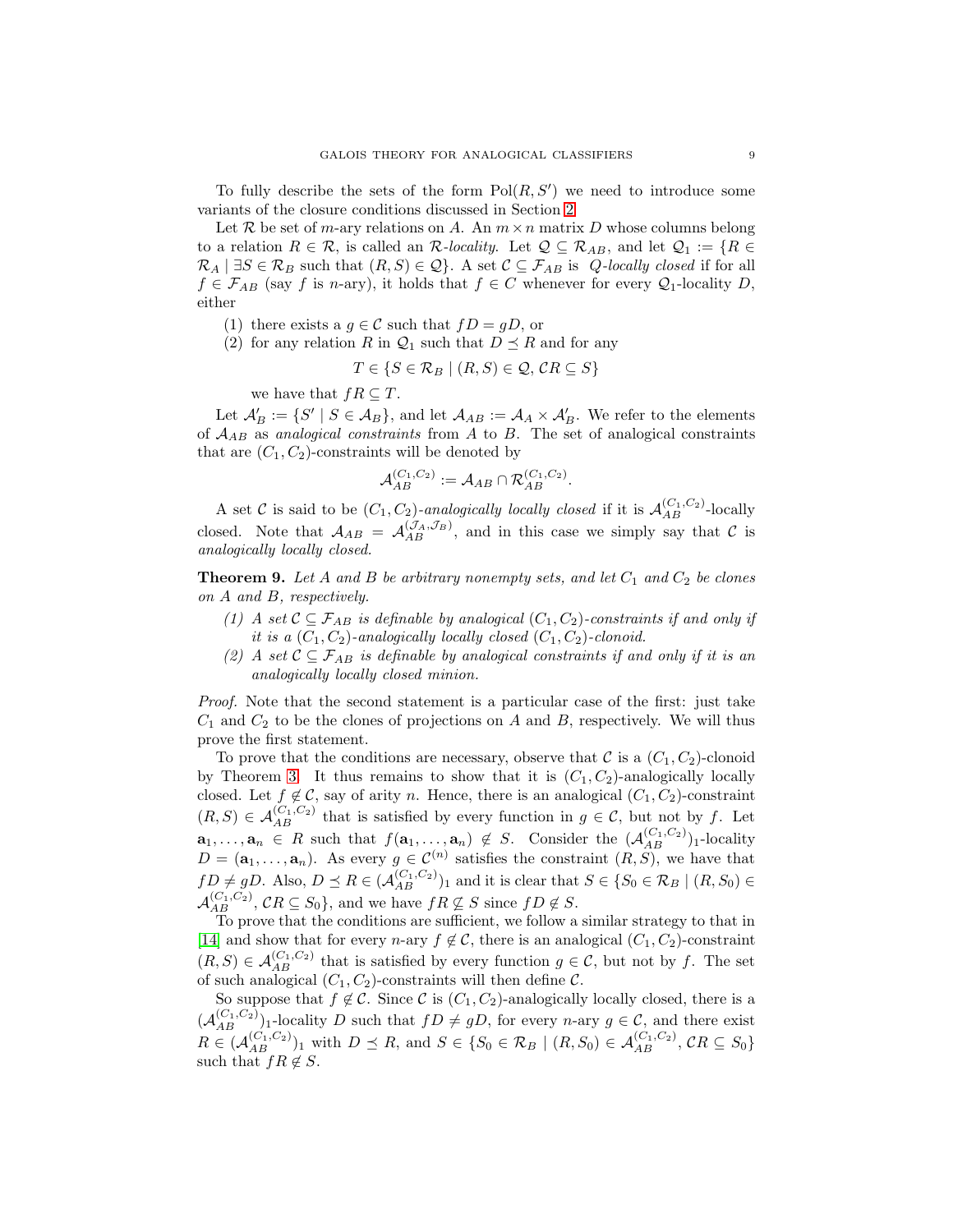|   | AP(R, S) | $R_1$       | $R_2$          | S<br>$R_{3}$ | $R_4$ | $R_5$ |
|---|----------|-------------|----------------|--------------|-------|-------|
|   | $R_1$    | $\Omega(1)$ | <sup>-</sup> C | C            | C     | C     |
|   | $R_2$    | $\Omega(1)$ | ı              | N            | C     | C     |
| R | $R_3$    | $\Omega(1)$ | Ν              |              | C     | C     |
|   | $R_{4}$  |             | $\Omega(1)$    | $\Omega(1)$  |       |       |
|   | $R_5$    |             |                | C            |       |       |

<span id="page-9-0"></span>Table 1. Summary of results. Notation: L denotes the class of linear (affine) functions,  $\Omega(1)$  the class of projections, negations, and constants, N the class of negations and constants, I the class of projections and constants, and C the class of constants.

Since  $(R, S)$  is an analogical  $(C_1, C_2)$ -constraint that is satisfied by every function  $g \in \mathcal{C}$  (as  $\mathcal{C}R \subseteq T$ ) but not by f, this constitutes the desired constraint separating f and  $\mathcal{C}$ , and the proof is thus complete.

Dually, a set  $Q$  of analogical  $(C_1, C_2)$ -constraints is definable by a set  $C \subseteq \mathcal{F}_{AB}$ if  $Q = \text{Inv } C \cap A_{AB}^{(C_1, C_2)}$ . The description of the dual closed sets of analogical constraints is then an immediate consequence of Theorem [4.](#page-4-1)

**Theorem 10.** Let A and B be arbitrary nonempty sets, and let  $C_1$  and  $C_2$  be clones on A and B, respectively.

- (1) A set Q of analogical  $(C_1, C_2)$ -constraints is definable by some set  $C \subseteq \mathcal{F}_{AB}$ if and only if there exists a set  $\mathcal{Q}_0$  of constraints from A to B that is  $(C_1, C_2)$ -locally closed and contains the binary equality and the empty constraints, and it is closed under  $(C_1, C_2)$ -relaxations and conjunctive minors, such that  $\mathcal{Q} = \mathcal{A}_{AB} \cap \mathcal{Q}_0$ .
- (2) A set  $Q$  of analogical constraints from A to B is definable by some set  $C \subseteq \mathcal{F}_{AB}$  if and only if there exists a set  $\mathcal{Q}_0$  of constraints from A to B that is locally closed and contains the binary equality and the empty constraints, and it is closed under relaxations and conjunctive minors, such that  $\mathcal{Q} = \mathcal{A}_{AB} \cap \mathcal{Q}_0$ .
	- 5. Explicit description of Boolean analogical classifiers

Recall the formal models of analogy  $R_i$ ,  $i \in [5]$ , provided by Antić [\[4\]](#page-15-21) on the twoelement set  $\{0,1\}$  (see Example [5\)](#page-6-0). In this section we make use of the Galois theory described in Section [4](#page-6-1) to determine the classes of analogical classifiers  $AP(R_i, R_j) =$ Pol $(R_i, R'_j)$  for all  $i, j \in [5]$  (see Example [8](#page-7-2) for the relations  $R'_j$  and Equation [\(1\)](#page-7-3) for the definition of the extension  $S'$  of a relation  $S$ ). The results are summarised in Table [1,](#page-9-0) together with our notation for various classes of Boolean functions.

For  $a \in \{0, 1\}$ , let  $\overline{a} := 1 - a$ , and for  $\mathbf{a} = (a_1, \dots, a_n) \in \{0, 1\}^n$ , let

$$
\overline{\mathbf{a}} := (\overline{a_1}, \ldots, \overline{a_n}).
$$

Let  $f: \{0,1\}^n \to \{0,1\}$ . The (outer) negation  $\overline{f}$ , the inner negation  $f^n$ , and the dual  $f<sup>d</sup>$  of f are the n-ary Boolean functions given by the rules

$$
\overline{f}(\mathbf{a}) := \overline{f(\mathbf{a})}, \quad f^{n}(\mathbf{a}) := f(\overline{\mathbf{a}}), \quad f^{d}(\mathbf{a}) := \overline{f(\overline{\mathbf{a}})}, \quad \text{for all } \mathbf{a} \in \{0, 1\}^{n}.
$$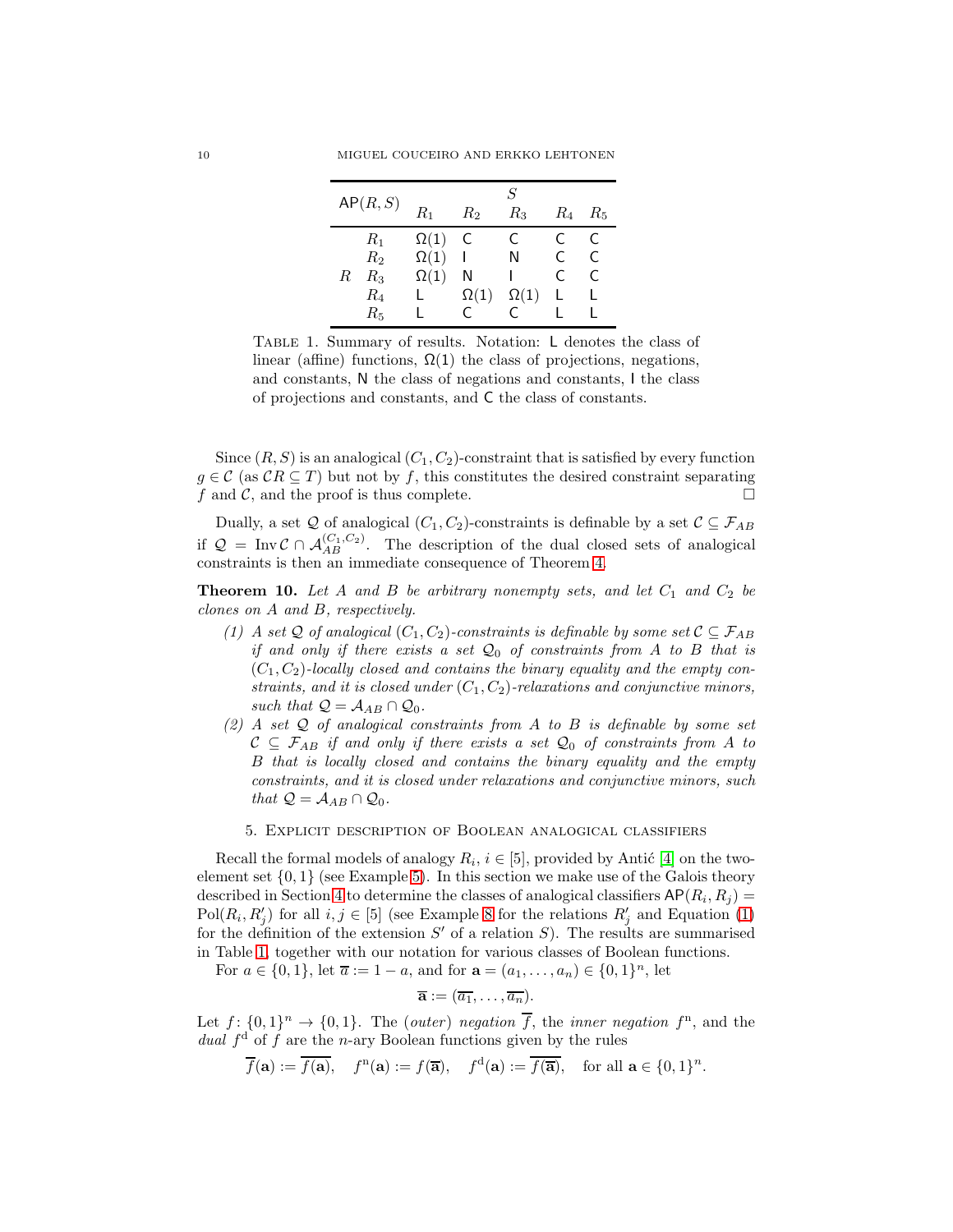For  $C \subseteq \Omega$ , we let  $\overline{C} := {\{\overline{f} \mid f \in C\}}$ ,  $C^n := {\{f^n \mid f \in C\}}$ ,  $C^d := {\{f^d \mid f \in C\}}$ . Up to permutation of arguments, the binary Boolean functions are the following:

- the constant 0 and 1 functions, denoted respectively by 0 and 1,
- the first projection  $pr_1$ :  $(x_1, x_2) \mapsto x_1$  and its negation  $\neg_1 = \overline{pr_1}$ ,
- the conjunction  $\wedge$  and its negation  $\uparrow$ ,
- the disjunction  $\vee$  and its negation  $\downarrow$ ,
- the implication  $\rightarrow$  and its negation  $\rightarrow$ , and
- the addition + modulo 2 and its negation  $\leftrightarrow$ .

Note that  $\uparrow$  and  $\downarrow$  are often referred to as *Sheffer functions* as each one of them can generate the class of all Boolean functions by taking compositions and variable substitutions.

The ternary Boolean functions include the triple sum

$$
\oplus_3 \colon (x_1, x_2, x_3) \mapsto (x_1 + x_2) + x_3 = x_1 + (x_2 + x_3)
$$

and its negation  $\overline{\bigoplus_3} = \bigoplus_3^n$ , and the median function

$$
\mu \colon (x_1, x_2, x_3) \mapsto (x_1 \wedge x_2) \vee (x_1 \wedge x_3) \vee (x_2 \wedge x_3)
$$
  
= 
$$
(x_1 \vee x_2) \wedge (x_1 \vee x_3) \wedge (x_2 \vee x_3)
$$
  
= 
$$
\oplus_3 (x_1 \wedge x_2, x_1 \wedge x_3, x_2 \wedge x_3)
$$

and its negation  $\overline{\mu} = \mu^n$ .

We also make use of the following terminology. For a relation  $R \subseteq \{0,1\}^m$ , we define its *negation*  $\overline{R}$  by  $\overline{R} := {\overline{\mathbf{a}} \mid \mathbf{a} \in R}.$ 

<span id="page-10-5"></span>**Lemma 11.**  $Pol(R, S) = Pol(\overline{R}, \overline{S})^d$ .

*Proof.* We need to show that  $f \triangleright (R, S)$  if and only if  $f^d \triangleright (\overline{R}, \overline{S})$ . Suppose that  $f \triangleright (R, S)$ , and let  $M \prec \overline{R}$ . Hence,  $\overline{M} \in R$  and we have  $f^d M = f^d \overline{M} = f \overline{M} \in \overline{S}$ , and thus  $f^d \triangleright (\overline{R}, \overline{S})$ . The converse implication follows by the same argument.  $\Box$ 

<span id="page-10-3"></span>**Fact 12.** Let R and S be m-ary relations on  $\{0, 1\}$ .

- (i) id  $\in$  Pol $(R, S)$  if and only if  $R \subseteq S$ .
- (ii)  $\neg \in Pol(R, S)$  if and only if  $\overline{R} \subseteq S$ .
- (iii) For  $a \in \{0, 1\}$ , if  $(a, ..., a) \in S$ , then  $a \in Pol(R, S)$ .

Observe that the constant tuples 0 and 1 belong to every  $R_i$  ( $i \in [5]$ ), and thus every such  $R_i$  is invariant under I, i.e.,  $IR_i \subseteq R_i$ . Hence, for every  $i, j \in [5]$ ,  $Pol(R_i, R'_j)$  is stable under right composition with I. This leads us to considering the following notion.

A function f is said to be a C-minor of a function g if  $f \in gC$ . Recall that in the particular case when  $C = \mathcal{J}_{\{0,1\}}$ , f is called a minor of g. The functions f and g are said to be *equivalent*, denoted by  $f \equiv g$ , if f is a minor of g and g is a minor of f. For further background on these notions and variants see, e.g., [\[26,](#page-16-18) [27,](#page-16-19) [38\]](#page-16-11).

Since  $Pol(R_i, R'_j)$  is stable under right composition with I, this means that if an I-minor f of a function g does not belong to  $Pol(R_i, R'_j)$ , then neither does g. This observation will be used repeatedly in the proofs of the results that will follow.

<span id="page-10-4"></span><span id="page-10-1"></span><span id="page-10-0"></span>**Lemma 13.** For any  $i, j \in [5]$ , the following statements hold.

- (i) If id  $\notin \text{Pol}(R_i, R'_j)$  or  $\neg \notin \text{Pol}(R_i, R'_j)$ , then  $+, \leftrightarrow, \rightarrow, \nrightarrow \notin \text{Pol}(R_i, R'_j)$ .
- (ii)  $If + \notin Pol(R_i, R_j^j), then \oplus_3 \notin Pol(R_i, R_j^j).$
- <span id="page-10-2"></span>(iii) If  $\wedge \notin \text{Pol}(R_i, R'_j)$  or  $\vee \notin \text{Pol}(R_i, R'_j)$ , then  $\mu \notin \text{Pol}(R_i, R'_j)$ .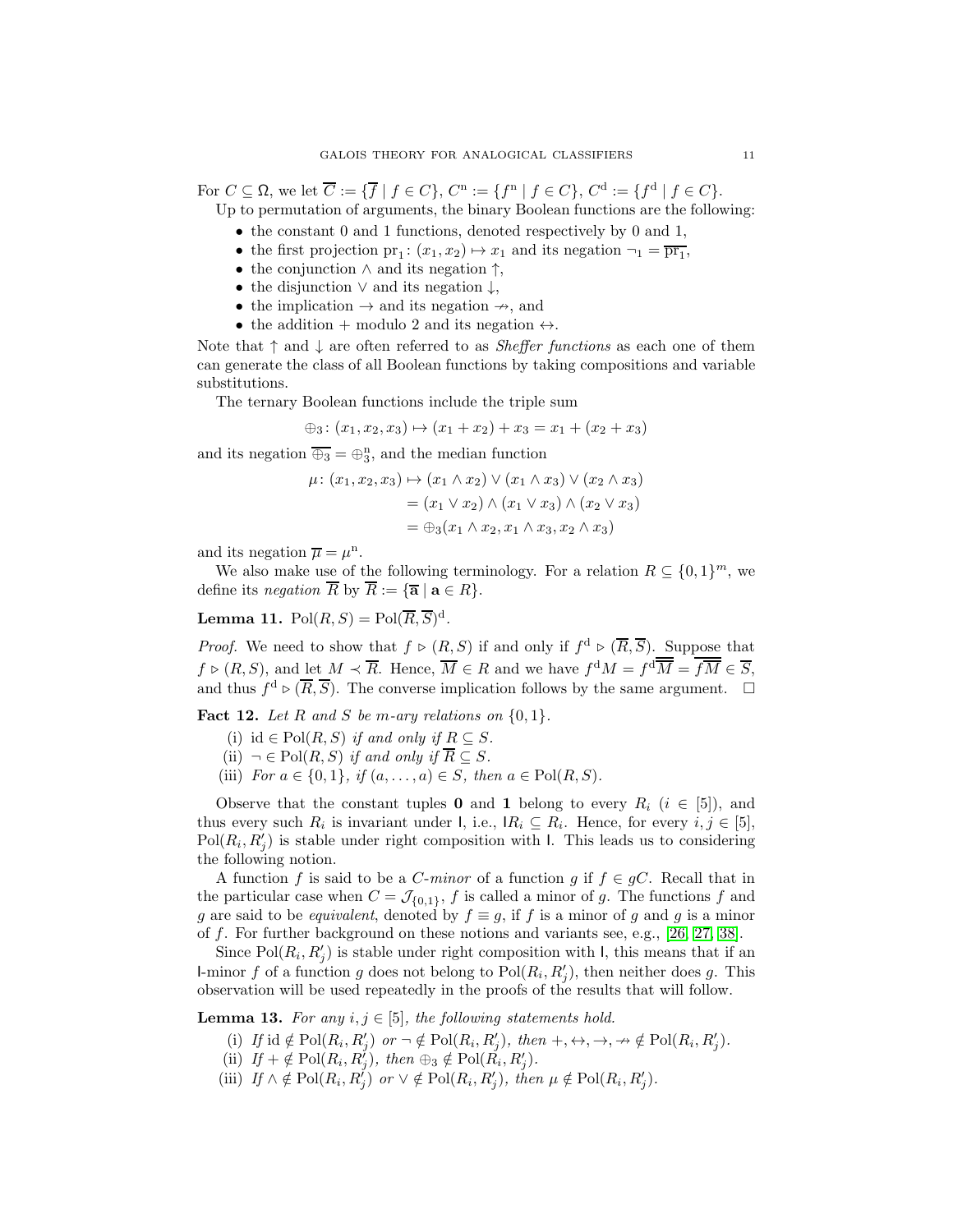Proof. These results follow immediately from the observation that the sets of the form  $Pol(R_i, R'_j)$  are closed under taking l-minors. The proof is then obtained by verifying that the functions in the antecedent of the implications are I-minors of those in the consequent of the implication. We prove this claim by explicitly for [\(i\),](#page-10-0) and leave the remaining for the reader.

[\(i\)](#page-10-0) For every  $x \in \{0,1\}$ ,  $\mathrm{id}(x) = +(x,0) = \leftrightarrow(x,1) = \to(1,x) = \to(x,0)$ . Similarly, we also have  $\neg(x) = +(x, 1) = \leftrightarrow(x, 0) = \neg(x) = \rightarrow(x, 0) = \nrightarrow(1, x)$ . [\(ii\)](#page-10-1) and [\(iii\)](#page-10-2) are shown similarly.  $\Box$ 

<span id="page-11-2"></span>**Lemma 14.** For any  $i, j \in [5]$ , if  $id, \neg \notin Pol(R_i, R'_j)$ , then  $Pol(R_i, R'_j) = C$ .

*Proof.* Just note that the only functions that do not have I-minors in  $\{id, \neg\}$  are the constant functions. The result thus follows from the observations above.  $\Box$ 

**Proposition 15.**  $AP(R_1, R_1) = Po(1, R'_1) = \Omega(1)$ .

*Proof.* Since  $R_1 = R'_1$ , it follows immediately that  $Pol(R_1, R'_1) = Pol(R_1 \text{ is a clone.})$ 

- $0, 1, id, \neg \in Pol(R_1, R'_1)$  by Fact [12.](#page-10-3) •  $\wedge, \vee, \oplus_3 \notin Pol(R_1, R'_1)$  because ∧  $\sqrt{ }$  $\overline{\phantom{a}}$ 1 0 0 1 1 1 0 0  $\setminus$  $\Bigg) =$  $\sqrt{ }$  $\overline{\phantom{a}}$ 0  $\theta$ 1 0  $\setminus$  $\left| \begin{array}{c} \notin R'_1, & \quad \vee \end{array} \right|$  $\sqrt{ }$  $\overline{\phantom{a}}$ 1 0 0 1 1 1 0 0  $\setminus$  $\Bigg) =$  $\sqrt{ }$  $\overline{\phantom{a}}$ 1 1 1 0  $\setminus$  $\left| \begin{array}{c} \notin R'_1, \end{array} \right.$ ⊕<sup>3</sup>  $\sqrt{ }$  $\overline{\phantom{a}}$ 1 0 1 0 1 1 1 1 1 0 1 1  $\setminus$  $\Bigg) =$  $\sqrt{ }$  $\overline{\phantom{a}}$  $\theta$  $\theta$ 1  $\theta$  $\setminus$  $\Bigg| \notin R_1'.$
- $\mu \notin \text{Pol}(R_1, R'_1)$  follows by Lemma [13](#page-10-4)[\(iii\).](#page-10-2)

It follows that  $Pol R_1$  does not contain generators of any minimal clone with essentially at least binary functions. From this it follows that  $Pol(R_1, R'_1) = \langle 0, 1, \neg \rangle =$  $\Omega(1)$ .

<span id="page-11-0"></span>**Proposition 16.**  $AP(R_2, R_2) = PoR(R_2, R'_2) = 1$ .

Proof. Observe that

- 0, 1, id  $\in$  Pol $(R_2, R'_2)$  by Fact [12.](#page-10-3)
- ¬,  $\wedge$ ,  $\vee \notin \text{Pol}(R_2, R'_2)$  because

$$
\begin{bmatrix} 0 \\ 1 \\ 0 \\ 0 \end{bmatrix} = \begin{pmatrix} 1 \\ 0 \\ 1 \\ 1 \end{pmatrix} \notin R'_2, \quad \wedge \begin{pmatrix} 1 & 0 \\ 0 & 0 \\ 1 & 1 \\ 0 & 1 \end{pmatrix} = \begin{pmatrix} 0 \\ 0 \\ 1 \\ 0 \end{pmatrix} \notin R'_2, \quad \vee \begin{pmatrix} 1 & 0 \\ 0 & 0 \\ 1 & 1 \\ 0 & 1 \end{pmatrix} = \begin{pmatrix} 1 \\ 0 \\ 1 \\ 1 \end{pmatrix} \notin R'_2.
$$

•  $\Leftrightarrow \notin \text{Pol}(R_2, R'_2)$  follows by Lemma [13](#page-10-4)[\(i\).](#page-10-0)

The remaining functions that are neither projections nor constants have I-minors in  $\{\neg, \wedge, \vee, \leftrightarrow\}$ . From this it follows that  $Pol(R_2, R'_2) = I$ .

**Proposition 17.**  $AP(R_3, R_3) = Pol(R_3, R'_3) = I$ .

*Proof.* Since  $R_3 = \overline{R_2}$ ,  $R'_3 = \overline{R'_2}$ , and  $I^d = I$ , the claim follows from Lemma [11](#page-10-5) and Proposition [16.](#page-11-0)  $\Box$ 

<span id="page-11-1"></span>**Proposition 18.**  $AP(R_5, R_5) = Pol(R_5, R'_5) = L$ .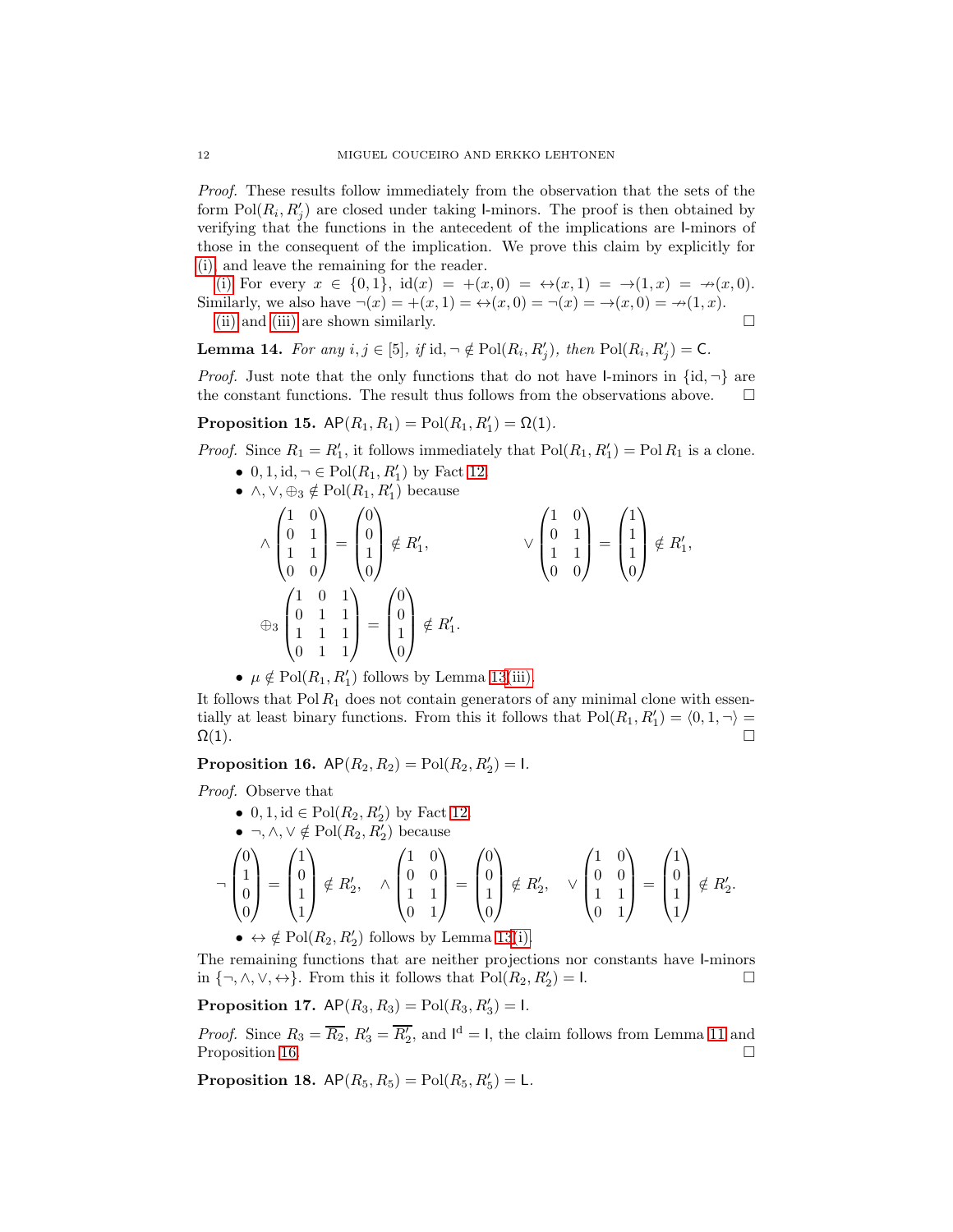*Proof.* Since  $R_5 = R'_5$ , it follows immediately that  $Pol(R_5, R'_5) = Pol R_5$  is a clone, and it is well known that  $Pol R_5 = L$ .

## Proposition 19.

 $AP(R_4, R_4) = AP(R_4, R_5) = AP(R_5, R_4) = AP(R_4, R_1) = AP(R_5, R_1) = L.$ 

*Proof.* We make use of the fact that  $\mathsf{AP}(R, S) = \mathrm{Pol}(R, S')$ , and prove the equality  $\mathsf{AP}(R_4, R_4) = \mathrm{Pol}(R_4, R'_4) = \mathsf{L}$ . The equalities  $\mathrm{Pol}(R_4, R'_5) = \mathrm{Pol}(R_5, R'_4) = \mathsf{L}$  are established by the same argument.

- Since  $(R_4, R'_4)$  is a relaxation of  $(R_5, R'_5)$ ,  $Pol(R_4, R'_4) \supseteq Pol(R_5, R'_5) = L$ by Proposition [18.](#page-11-1)
- $\wedge, \vee \notin \text{Pol}(R_4, R'_4)$  because

$$
\wedge \begin{pmatrix} 1 & 0 \\ 0 & 0 \\ 1 & 1 \\ 0 & 1 \end{pmatrix} = \begin{pmatrix} 0 \\ 0 \\ 1 \\ 0 \end{pmatrix} \notin R'_4, \qquad \qquad \vee \begin{pmatrix} 1 & 0 \\ 1 & 1 \\ 0 & 0 \\ 0 & 1 \end{pmatrix} = \begin{pmatrix} 1 \\ 1 \\ 0 \\ 1 \end{pmatrix} \notin R'_4.
$$

• 
$$
\uparrow, \downarrow \notin Pol(R_4, R'_4)
$$
 because

$$
\uparrow \begin{pmatrix} 0 & 1 \\ 0 & 0 \\ 1 & 1 \\ 1 & 0 \end{pmatrix} = \begin{pmatrix} 1 \\ 1 \\ 0 \\ 1 \end{pmatrix} \notin R'_4, \qquad \qquad \downarrow \begin{pmatrix} 0 & 1 \\ 1 & 1 \\ 0 & 0 \\ 1 & 0 \end{pmatrix} = \begin{pmatrix} 0 \\ 0 \\ 1 \\ 0 \end{pmatrix} \notin R'_4.
$$

•  $\rightarrow, \rightarrow \notin Pol(R_4, R'_4)$  because

$$
\downarrow \begin{pmatrix} 1 & 1 \\ 0 & 0 \\ 1 & 0 \end{pmatrix} = \begin{pmatrix} 0 \\ 1 \\ 0 \end{pmatrix} \notin I
$$

$$
\nrightarrow \begin{pmatrix} 0 & 1 \\ 0 & 0 \\ 1 & 1 \\ 1 & 0 \end{pmatrix} = \begin{pmatrix} 0 \\ 0 \\ 0 \\ 1 \end{pmatrix} \notin R'_4, \qquad \qquad \rightarrow \begin{pmatrix} 0 & 1 \\ 0 & 0 \\ 1 & 1 \\ 1 & 0 \end{pmatrix} = \begin{pmatrix} 1 \\ 1 \\ 1 \\ 0 \end{pmatrix} \notin R'_4.
$$

The result now follows by observing that any function outside of L has an Iminor in  $\{\wedge, \vee, \uparrow, \downarrow, \rightarrow, \rightarrow\}$ . To see that this claim holds, we make use of the wellknown fact that every Boolean function can be represented by a unique multilinear polynomial over the 2-element field  $GF(2)$ .

So suppose that  $f \notin L$ , i.e., there is a monomial in the multilinear representation of f with degree<sup>[1](#page-12-0)</sup> at least 2. Take a minimal monomial with at least 2 variables; without loss of generality, suppose that it is  $x_1x_2x_3\cdots x_j$ .

Consider the l-minor  $f'$  of  $f$  obtained by:

- substituting 1 for each  $x_3, \dots, x_i$ , and
- substituting 0 for every other variable in the polynomial representation of f.

It is not difficult to verify that  $f' = x_1x_2 + ax_1 + bx_2 + c$ , for some  $a, b, c \in \{0, 1\}$ , and

- $f' \equiv \wedge$ , if  $a = b = c = 0$ ;
- $f' \equiv \uparrow$ , if  $a = b = 0$  and  $c = 1$ ;
- $f' \equiv \vee$ , if  $a = b = 1$  and  $c = 0$ ;
- $f' \equiv \downarrow$ , if  $a = b = c = 1$ ;
- $f' \equiv \rightarrow$ , if  $a = c = 1$  and  $b = 0$ , or if  $b = c = 1$  and  $a = 0$ ;

<span id="page-12-0"></span><sup>&</sup>lt;sup>1</sup>The degree of a monomial is the number of variables in it, and the degree of a multilinear polynomial is the largest degree among its monomials.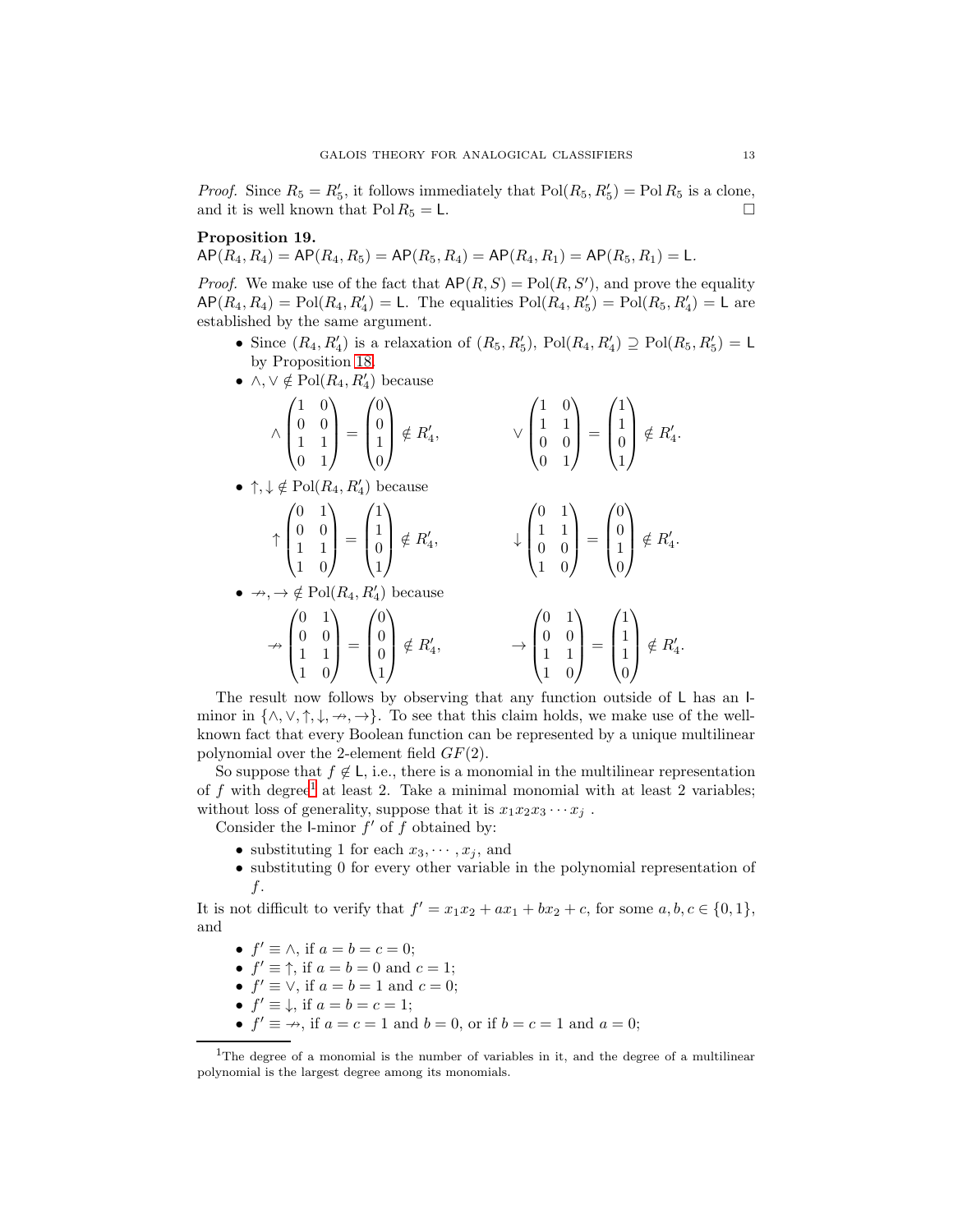•  $f' \equiv \rightarrow$ , if  $a = 1$  and  $b = c = 0$ , or if  $b = 1$  and  $a = c = 0$ .

This completes the proof of the claim and, hence, of the proposition.  $\Box$ 

**Proposition 20.**  $AP(R_1, R_2) = AP(R_1, R_3) = C$ .

*Proof.* We have  $0, 1 \in Pol(R_1, R'_2)$  and  $id, \neg \notin Pol(R_1, R'_2)$  by Fact [12.](#page-10-3) Therefore,  $Pol(R_1, R'_2) = \text{C}$  follows by Lemma [14.](#page-11-2) Since  $R_1 = \overline{R_1}$ ,  $R'_3 = \overline{R'_2}$ , and  $\text{C}^d = \text{C}$ , the equality  $\text{Pol}(R_1, R'_3) = \text{C}$  follows by Lemma [11.](#page-10-5)

Proposition 21.  $AP(R_2, R_1) = AP(R_3, R_1) = \Omega(1)$ .

*Proof.* We only prove the equality  $Pol(R_2, R'_1) = \Omega(1)$ . Since  $R_3 = \overline{R_2}$ ,  $R'_1 = \overline{R'_1}$ , and  $\Omega(1)^d = \Omega(1)$ , the equality  $Pol(R_3, R'_1) = \Omega(1)$  follows by Lemma [11.](#page-10-5)

- 0, 1, id,  $\neg \in Pol(R_2, R'_1)$  by Fact [12.](#page-10-3)
- $+, \rightarrow, \wedge, \vee \notin Pol(R_2, R'_1)$  because

$$
\begin{pmatrix}\n1 & 1 \\
0 & 0 \\
0 & 1 \\
0 & 0\n\end{pmatrix} = \begin{pmatrix}\n0 \\
0 \\
1 \\
0 \\
0\n\end{pmatrix} \notin R'_1, \qquad \longrightarrow \begin{pmatrix}\n1 & 1 \\
0 & 1 \\
1 & 0 \\
0 & 0\n\end{pmatrix} = \begin{pmatrix}\n0 \\
0 \\
1 \\
0\n\end{pmatrix} \notin R'_1,
$$
\n
$$
\wedge \begin{pmatrix}\n1 & 0 \\
0 & 0 \\
1 & 1 \\
0 & 1\n\end{pmatrix} = \begin{pmatrix}\n0 \\
0 \\
1 \\
0\n\end{pmatrix} \notin R'_1,
$$
\n
$$
\vee \begin{pmatrix}\n1 & 1 \\
1 & 0 \\
0 & 1 \\
0 & 0\n\end{pmatrix} = \begin{pmatrix}\n1 \\
1 \\
1 \\
0\n\end{pmatrix} \notin R'_1.
$$

• Since  $R'_1 = \overline{R'_1}$ , it follows immediately from the above that  $\leftrightarrow, \rightarrow, \uparrow, \downarrow \notin$  $Pol(R_2, R'_1).$ 

From these observations and using the technique based on I-minors, it follows that  $Pol(R_2, R'_1) = \Omega(1).$ 

**Proposition 22.**  $AP(R_2, R_3) = AP(R_3, R_2) = N$ .

*Proof.* We only prove the equality  $Pol(R_2, R'_3) = N$ . Since  $R_3 = \overline{R_2}$ ,  $R'_2 = \overline{R'_3}$ , and  $N^d = N$ , the equality  $Pol(R_3, R'_2) = N$  follows by Lemma [11.](#page-10-5)

- $0, 1, \neg \in Pol(R_2, R'_3)$  and  $id \notin Pol(R_2, R'_3)$  by Fact [12.](#page-10-3)
- $+, \leftrightarrow, \rightarrow, \Rightarrow \notin Pol(R_2, R'_3)$  follows from Lemma [13](#page-10-4)[\(i\).](#page-10-0)

Any other function has an I-minor in  $\{+, \leftrightarrow, \rightarrow, \rightarrow\}$ . Thus  $Pol(R_2, R'_3) = \mathbb{N}$ .  $\Box$ 

Proposition 23.  $AP(R_4, R_2) = AP(R_4, R_3) = \Omega(1)$ .

*Proof.* We only prove the equality  $Pol(R_4, R'_2) = \Omega(1)$ . Since  $R_4 = \overline{R_4}$ ,  $R'_3 = \overline{R'_2}$ , and  $(\Omega(1))^d = \Omega(1)$ , the equality  $Pol(R_4, R'_3) = \Omega(1)$  follows by Lemma [11.](#page-10-5)

• 0, 1, id,  $\neg \in Pol(R_4, R'_2)$  by Fact [12.](#page-10-3)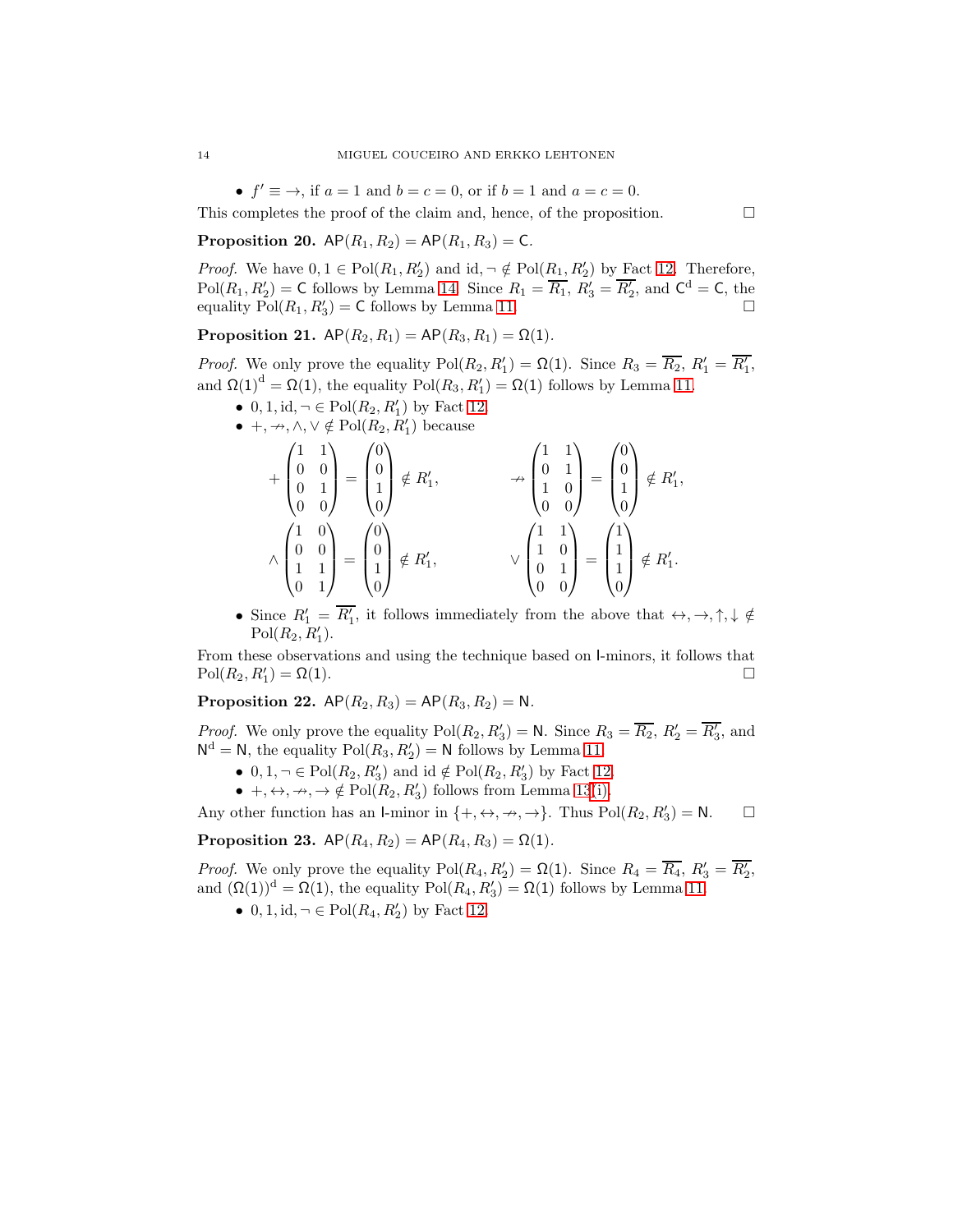# •  $+, \leftrightarrow, \rightarrow, \nrightarrow, \wedge, \vee, \uparrow, \downarrow \notin Pol(R_4, R'_2)$  because

$$
+\begin{pmatrix} 1 & 0 \\ 0 & 0 \\ 1 & 1 \\ 0 & 1 \end{pmatrix} = \begin{pmatrix} 1 \\ 0 \\ 0 \\ 1 \end{pmatrix} \notin R'_2, \qquad \leftrightarrow \begin{pmatrix} 0 & 0 \\ 1 & 0 \\ 0 & 1 \\ 1 & 1 \end{pmatrix} = \begin{pmatrix} 1 \\ 0 \\ 1 \\ 1 \end{pmatrix} \notin R'_2,
$$
  
\n
$$
\rightarrow \begin{pmatrix} 0 & 0 \\ 0 & 1 \\ 1 & 0 \\ 1 & 1 \end{pmatrix} = \begin{pmatrix} 1 \\ 1 \\ 0 \\ 1 \end{pmatrix} \notin R'_2, \qquad \rightarrow \begin{pmatrix} 0 & 0 \\ 0 & 1 \\ 1 & 0 \\ 1 & 1 \end{pmatrix} = \begin{pmatrix} 0 \\ 0 \\ 1 \\ 0 \end{pmatrix} \notin R'_2,
$$
  
\n
$$
\land \begin{pmatrix} 0 & 0 \\ 0 & 1 \\ 1 & 0 \\ 1 & 1 \end{pmatrix} = \begin{pmatrix} 0 \\ 0 \\ 0 \\ 1 \end{pmatrix} \notin R'_2, \qquad \lor \begin{pmatrix} 1 & 1 \\ 0 & 1 \\ 1 & 0 \\ 0 & 0 \end{pmatrix} = \begin{pmatrix} 1 \\ 1 \\ 1 \\ 0 \end{pmatrix} \notin R'_2,
$$
  
\n
$$
\uparrow \begin{pmatrix} 0 & 0 \\ 0 & 1 \\ 1 & 0 \\ 1 & 1 \end{pmatrix} = \begin{pmatrix} 1 \\ 1 \\ 1 \\ 0 \end{pmatrix} \notin R'_2, \qquad \downarrow \begin{pmatrix} 1 & 1 \\ 0 & 1 \\ 1 & 0 \\ 0 & 0 \end{pmatrix} = \begin{pmatrix} 0 \\ 0 \\ 0 \\ 1 \end{pmatrix} \notin R'_2.
$$

Since any other function has an I-minor in  $\{+, \leftrightarrow, \rightarrow, \rightarrow, \land, \lor, \uparrow, \downarrow\}$ , it follows that  $Pol(R_2, R'_3) = \Omega(1).$ 

## Proposition 24. For any

$$
(R, S) \in \{(R_1, R_4), (R_1, R_5), (R_2, R_4), (R_2, R_5), (R_3, R_5), (R_5, R_2), (R_5, R_3)\},\
$$
  
we have  $AP(R, S) = C$ .

*Proof.* We have  $0, 1 \in Pol(R, S)$  and  $id, \neg \notin AP(R, S)$  by Fact [12,](#page-10-3) so  $AP(R, S) = C$ follows by Lemma [14.](#page-11-2)

#### 6. Conclusion and perspectives

In this paper we addressed and tackled the question of determining classes of analogical classifiers. Our approach makes use of model theoretic and universal algebraic tools that we used to establish a general Galois theory of such analogical classifiers that does not depend on the underlying domains nor the formal models of analogy considered. In the particular case of Boolean analogies, in which several formal models of analogy have been identified, we made use of this Galois framework to explicitly describe, for each pair of known analogies, the respective sets of analogical classifiers.

As future work, we intend to further explore different formal models of analogy that may be obtained by considering different algebraic signatures. For instance, in  $[4]$ , Antić only considered reducts of the 2-element Boolean algebra for which he provided all Boolean analogies. However, other algebraic signatures and their reducts could be considered, such as that of median algebras and fields. These may give rise to further models of analogy considered over different underlying domains, and for which we may obtain other sets of analogical classifiers. Further related questions of model theoretic and universal algebraic flavour will also be addressed.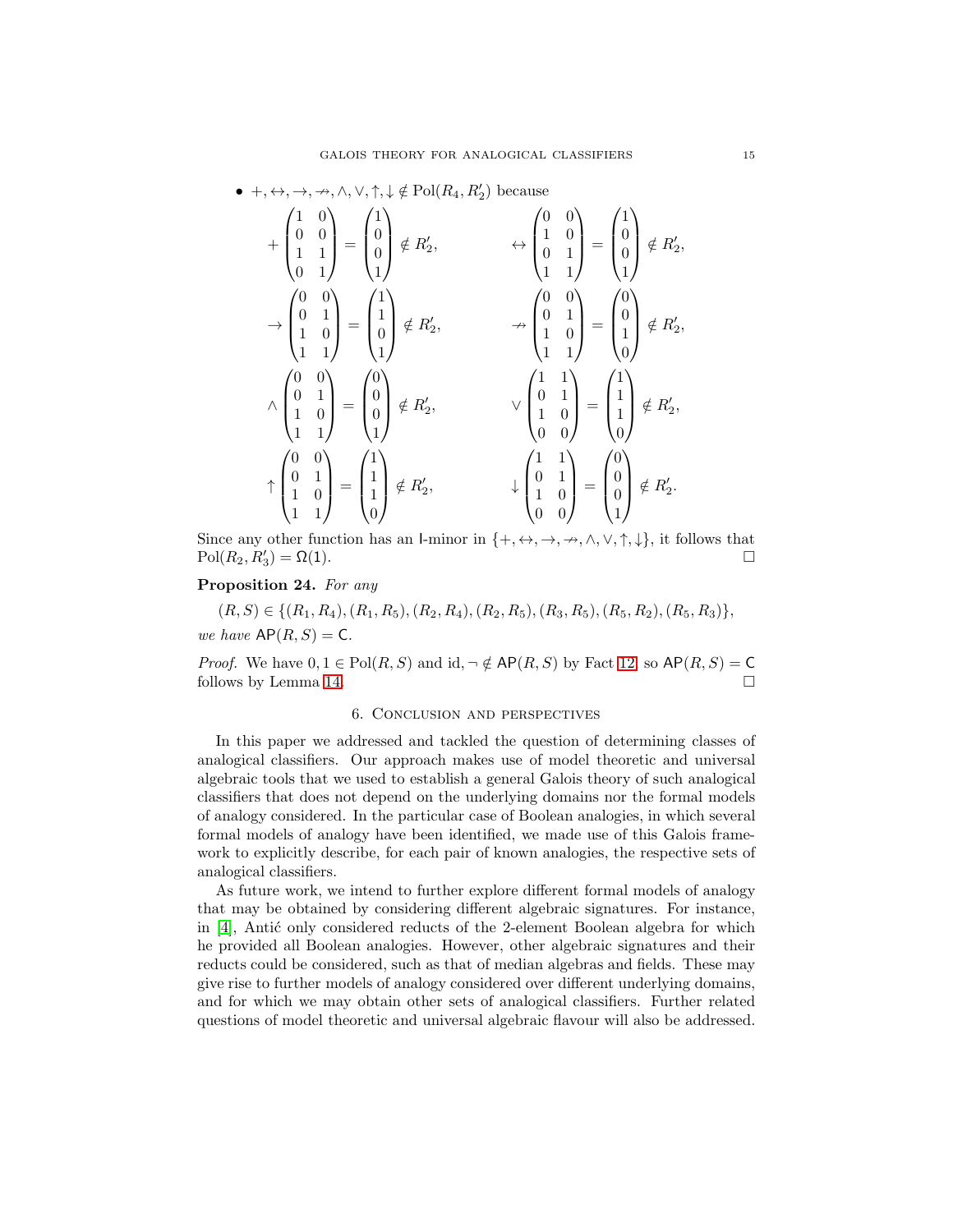Acknowledgments. The authors wish to thank Esteban Marquer and Pierre-Alexandre Murena for the insightful discussions and useful suggestions for improving this manuscript.

This research was partially supported by TAILOR, a project funded by EU Horizon 2020 research and innovation program under GA No 952215, and the Inria Project Lab "Hybrid Approaches for Interpretable AI" (HyAIAI).

This work was also partially funded by National Funds through the FCT – Fundação para a Ciência e a Tecnologia, I.P., under the scope of the project UIDB/00297/2020 (Center for Mathematics and Applications) and the project PTDC/MAT-PUR/31174/2017.

## **REFERENCES**

- <span id="page-15-5"></span>[1] S. Alsaidi, A. Decker, P. Lay, E. Marquer, P.-A. Murena, and M. Couceiro. On the transferability of neural models of morphological analogies. In AIMLAI@ECML/PKDD 2021, pages 76–89.
- <span id="page-15-0"></span>[2] S. Alsaidi, A. Decker, P. Lay, E. Marquer, P.-A. Murena, and M. Couceiro. A neural approach for detecting morphological analogies. In IEEE 8th DSAA, pages 1–10, 2021.
- <span id="page-15-21"></span><span id="page-15-17"></span>[3] Ch. Antić. Analogical proportions, 2020.
- <span id="page-15-18"></span>[4] Ch. Antić. Boolean proportions, 2021.
- <span id="page-15-10"></span>[5] N. Barbot, L. Miclet, and H. Prade. Analogy between concepts. Artif. Intell., 275:487–539, 2019.
- [6] V. G. Bodnarchuk, L. A. Kaluzhnin, V. N. Kotov, and B. A. Romov. Galois theory for Post algebras I. Kibernetika, 5(3):1–10, 1969.
- <span id="page-15-11"></span>[7] V. G. Bodnarchuk, L. A. Kaluzhnin, V. N. Kotov, and B. A. Romov. Galois theory for Post algebras II. Kibernetika, 5(5):1–9, 1969.
- <span id="page-15-7"></span>[8] M. Bounhas, H. Prade, and G. Richard. Analogy-based classifiers for nominal or numerical data. IJAR, 91:36–55, 2017.
- <span id="page-15-22"></span>[9] G. A. Burle. Classes of k-valued logic which contain all functions of a single variable. Diskret. Analiz, Novosibirsk, 10:3–7, 1967.
- <span id="page-15-4"></span>[10] A. Cornuéjols, P.-A. Murena, and R. Olivier. Transfer learning by learning projections from target to source. In IDA 2020, volume 12080 of LNCS, pages 119–131, Springer, 2020.
- <span id="page-15-14"></span>[11] M. Couceiro. On Galois connections between external operations and relational constraints: arity restrictions and operator decompositions. Acta Sci. Math., 72(1-2):15–35, 2006.
- <span id="page-15-15"></span>[12] M. Couceiro and S. Foldes. Definability of Boolean function classes by linear equations over  $GF(2)$ . Discrete Appl. Math., 142(1-3):29-34, 2004.
- <span id="page-15-13"></span>[13] M. Couceiro and S. Foldes. On closed sets of relational constraints and classes of functions closed under variable substitutions. Algebra Universalis, 54:149–165, 2005.
- <span id="page-15-16"></span>[14] M. Couceiro and S. Foldes. Function classes and relational constraints stable under compositions with clones. Discuss. Math., Gen. Algebra Appl., 29(2):109–121, 2009.
- <span id="page-15-3"></span>[15] M. Couceiro, N. Hug, H. Prade, and G. Richard. Analogy-preserving functions: A way to extend Boolean samples. In IJCAI 2017, pages 1575–1581. ijcai.org.
- <span id="page-15-8"></span>[16] M. Couceiro, N. Hug, H. Prade, and G. Richard. Behavior of analogical inference w.r.t. Boolean functions. In IJCAI 2018, pages 2057–2063. ijcai.org.
- <span id="page-15-9"></span>[17] M. Couceiro, E. Lehtonen, L. Miclet, H. Prade, and G. Richard. When nominal analogical proportions do not fail. In SUM 2020,, volume 12322 of LNCS, pages 68–83, Springer, 2020.
- <span id="page-15-1"></span>[18] M. A. Fahandar and E. Hüllermeier. Learning to rank based on analogical reasoning. In AAAI-18, pages 2951–2958, 2018.
- <span id="page-15-2"></span>[19] M. A. Fahandar and E. Hüllermeier. Analogical embedding for analogy-based learning to rank. In IDA 2021, volume 12695 of LNCS, pages 76–88, Springer, 2021.
- <span id="page-15-20"></span>[20] B. Falkenhainer, K. D. Forbus, and D. Gentner. The structure-mapping engine: Algorithm and examples. Artif. Intell., 41(1):1–63, 1989.
- <span id="page-15-19"></span><span id="page-15-12"></span>[21] D. Geiger. Closed systems of functions and predicates. Pacific J. Math., 27:95–100, 1968.
- <span id="page-15-6"></span>[22] D. Gentner and C. Hoyos. Analogy and abstraction. Top. Cogn. Sci., 9(3):672–693, 2017.
- [23] E. Hüllermeier. Towards analogy-based explanations in machine learning. In MDAI 2020, volume 12256 of LNCS, pages 205–217, Springer, 2020.